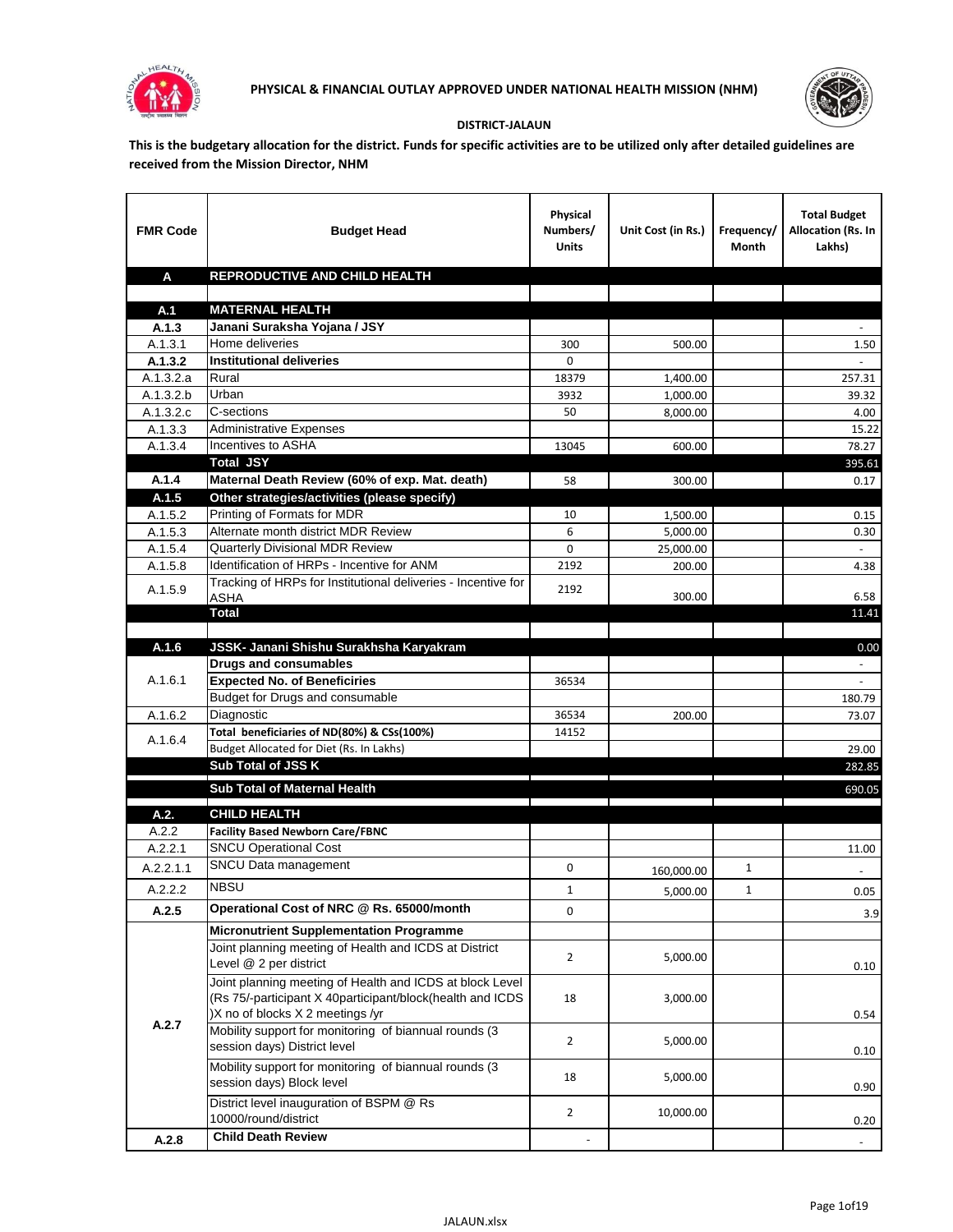| <b>FMR Code</b>    | <b>Budget Head</b>                                                                                                                             | Physical<br>Numbers/<br><b>Units</b> | Unit Cost (in Rs.)   | Frequency/<br>Month      | <b>Total Budget</b><br><b>Allocation (Rs. In</b><br>Lakhs) |
|--------------------|------------------------------------------------------------------------------------------------------------------------------------------------|--------------------------------------|----------------------|--------------------------|------------------------------------------------------------|
|                    | <b>Sub-total Child Health</b>                                                                                                                  |                                      |                      |                          | 16.79                                                      |
|                    |                                                                                                                                                |                                      |                      |                          |                                                            |
| A.3                | <b>FAMILY PLANNING</b>                                                                                                                         |                                      |                      |                          |                                                            |
| A.3.1              | <b>Terminal/Limiting Methods</b><br>Female sterilization camps @ Rs. 3500/camp                                                                 | 94                                   |                      |                          | 3.29                                                       |
| A.3.1.1<br>A.3.1.2 | NSV camps @ Rs. 3500/camp                                                                                                                      | $\overline{2}$                       | 3,500.00<br>3,500.00 |                          | 0.07                                                       |
|                    | Budget for Female Interval Sterilization Compensation<br>@ Rs.2000/-Per Case in Public Sector-(In Rs.)                                         | 2634                                 | 2,000.00             |                          | 52.68                                                      |
| A.3.1.3            | <b>Budget for Post Partum Female Sterilization</b><br>Compensation @ Rs.3000/-Per Case in Public Sector-(In<br>$Rs.$ )                         | 120                                  | 3,000.00             |                          | 3.60                                                       |
| A.3.1.4            | Budget for Male Sterilization Compensation @ Rs.2700/-<br>Per Case in Public Sector -(In Rs.)                                                  | 50                                   | 2,700.00             |                          | 1.35                                                       |
| A.3.2              | <b>Spacing Methods</b>                                                                                                                         |                                      |                      |                          |                                                            |
| A.3.2.2            | Total Budget Allocated for Compensation for IUCD<br>insertion at health facilities (including fixed day services at<br>SHC and PHC) @ Rs 20/-  | 26672                                | 20.00                |                          | 5.33                                                       |
| A.3.2.3            | PPIUCD services (Incentive to provider @Rs 150 per<br>PPIUCD insertion)                                                                        | 1900                                 | 150.00               |                          | 2.85                                                       |
|                    | Orientation/Review of ASHA/ANM/AWW for scheme<br>for HDC, ESB, PTK                                                                             |                                      |                      |                          |                                                            |
| A.3.2.5            | <b>District level</b>                                                                                                                          | $\mathbf{1}$                         | 10,000.00            | $\mathbf{1}$             | 0.10                                                       |
|                    | <b>Block level Quarterly</b>                                                                                                                   | 9                                    | 10,000.00            | 4                        | 3.60                                                       |
| A.3.2.6            | Dissemination of FP manuals and guidelines                                                                                                     | $\mathbf{1}$                         | 20,000.00            | $\mathbf{1}$             | 0.20                                                       |
| A.3.3              | Budget for POL for Mobility to Surgeons team for FDS<br>Camps @ Rs.1000/camp                                                                   | 94                                   | 1,000.00             |                          | 0.94                                                       |
| A.3.5.1            | Orientaion workshop, QAC meeting at distirct level-<br>Quarterly                                                                               | $\mathbf{1}$                         | 2,000.00             | 4                        | 0.08                                                       |
| A.3.5.2            | FP Review Meeting at Divisional level-Quarterly                                                                                                | 0                                    | 20,000.00            | 4                        |                                                            |
| A.3.5.3            | Performance reward                                                                                                                             | $\mathbf{1}$                         | 50,000.00            |                          | 0.50                                                       |
| A.3.5.4            | World Population Day' celebration (such as mobility,<br>IEC activities etc.):                                                                  |                                      |                      |                          |                                                            |
|                    | District level                                                                                                                                 | $\mathbf{1}$                         | 100,000.00           |                          | 1.00                                                       |
|                    | <b>Block Level</b>                                                                                                                             | 9                                    | 10.000.00            |                          | 0.90                                                       |
| A.3.5.5            | Other strategies/activities (such as strengthening<br>fixed day services for IUCD & Sterilisation, etc.)                                       |                                      |                      |                          |                                                            |
|                    | Printing of FP Manuals, Guidelines, etc.                                                                                                       | 0                                    |                      |                          |                                                            |
|                    | Sterilization Register @ Rs.150/Register                                                                                                       | 18                                   | 150.00               | $\overline{\phantom{a}}$ | 0.03                                                       |
|                    | IUCD Register @ Rs.150/- Register                                                                                                              | 515                                  | 150.00               |                          | 0.77                                                       |
|                    | PPIUCD Registers @ Rs.150/-Register                                                                                                            | 22                                   | 150.00               |                          | 0.03                                                       |
| A.3.5.5.1          | Injectable Registers @ Rs.150/Register                                                                                                         | 22                                   | 150.00               |                          | 0.03                                                       |
|                    | Counseling Register @ Rs.150/-Register (3 per<br>Counselor)                                                                                    | 3                                    | 150.00               |                          | 0.00                                                       |
|                    | Consent Form , Medical Record CheckIklist, Posoot<br>Operatiive Instructionn Card, Ssterilization Certificate for<br>Sterilization@ Rs 5/-Unit | 15212                                | 5.00                 |                          | 0.76                                                       |
|                    | Enhance Contribution of PRIs and Family members of<br>eligible couples in 75 districts with high unmet need<br>and TFR                         |                                      |                      |                          |                                                            |
| A.3.5.5.2          | District Level NSV Satisfied Client Meet @Rs.20000/-<br><b>District</b>                                                                        | 0                                    | 20,000.00            |                          |                                                            |
|                    | Block Level Panch Sarpanch Sammellan @Rs.10000/-<br>Block                                                                                      | 0                                    | 10,000.00            |                          |                                                            |
| A.3.5.5.3          | RMNCHA Counsellling Corners @ Rs.35,000/-                                                                                                      | 0                                    | 35,000.00            |                          |                                                            |
|                    | <b>World NSV Week</b>                                                                                                                          |                                      |                      |                          |                                                            |
| A.3.5.5.6          | <b>District level</b>                                                                                                                          | $\mathbf{1}$                         | 25,000.00            |                          | 0.25                                                       |
|                    | <b>Block level</b>                                                                                                                             | 9                                    | 10,000.00            |                          | 0.90                                                       |
|                    | Govt. COT at Divisions level for FP Services                                                                                                   |                                      |                      |                          |                                                            |
|                    | Divisional Govt. COT @ Rs.50000/month for 12 month                                                                                             | 0                                    | 5,000.00             | 12                       | $\blacksquare$                                             |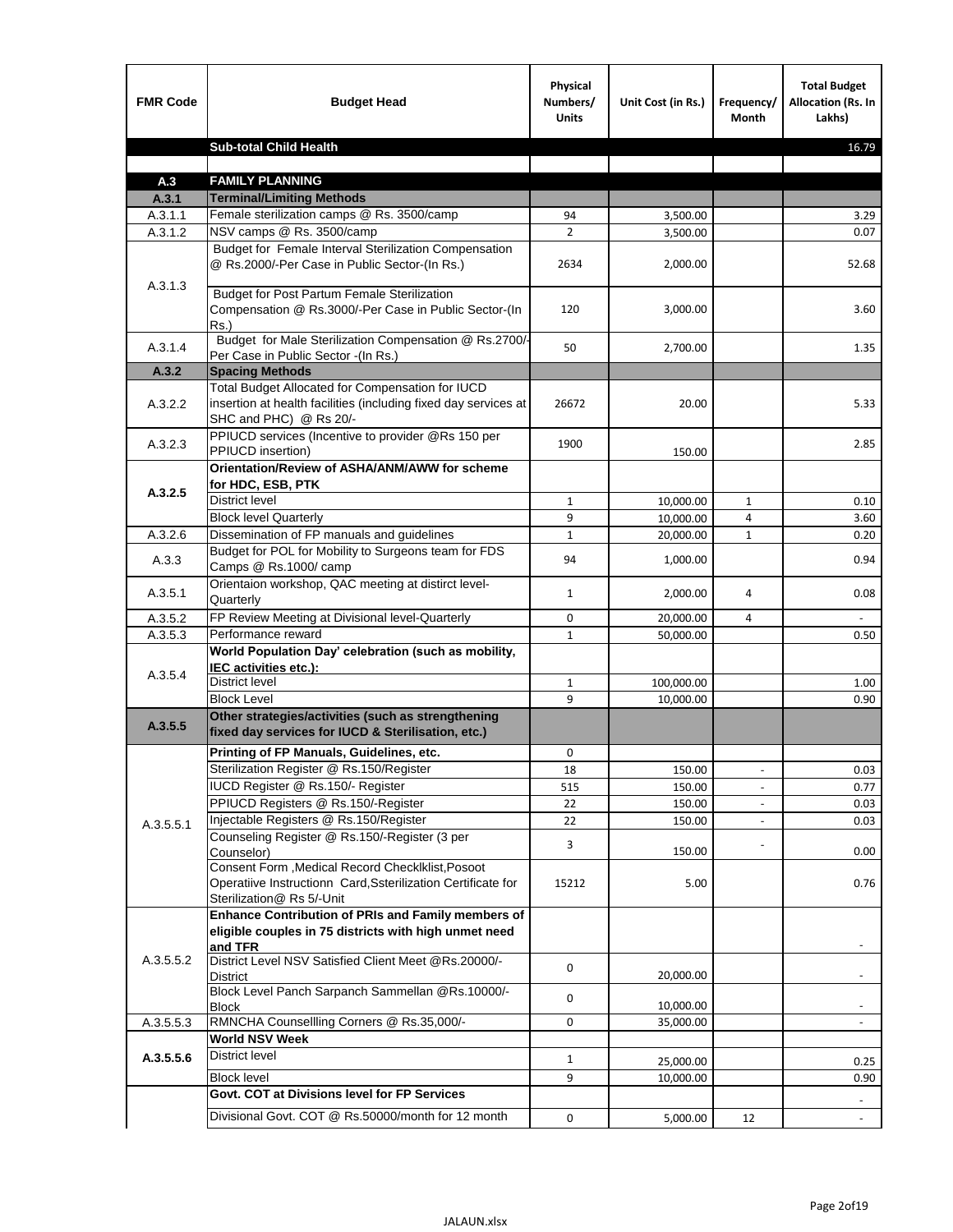| <b>FMR Code</b> | <b>Budget Head</b>                                                                                                                                                                          | Physical<br>Numbers/<br><b>Units</b> | Unit Cost (in Rs.) | Frequency/<br>Month | <b>Total Budget</b><br>Allocation (Rs. In<br>Lakhs) |
|-----------------|---------------------------------------------------------------------------------------------------------------------------------------------------------------------------------------------|--------------------------------------|--------------------|---------------------|-----------------------------------------------------|
| A.3.5.5.8       | Exra Incentive for Female Interval Sterilization in Public<br>Sector.-(20% of 80% ELA) @ Rs. 130 per case                                                                                   | 527                                  | 130.00             |                     | 0.68                                                |
|                 | Extra Incentive for Male Sterilization in Public Sector-<br>(40% ELA) @ Rs. 155 per case                                                                                                    | 20                                   | 155.00             |                     | 0.03                                                |
|                 | <b>Sub-total Family Planning</b>                                                                                                                                                            |                                      |                    |                     | 79.99                                               |
|                 | ADOLESCENT HEALTH / RKSK (Rashtriya Kishore                                                                                                                                                 |                                      |                    |                     |                                                     |
| A.4             | Swasthya Karyakram)                                                                                                                                                                         |                                      |                    |                     |                                                     |
| A.4.1           | <b>Facility based services</b>                                                                                                                                                              |                                      |                    |                     |                                                     |
| A.4.1.1         | Orientation meetings-HPD Districts                                                                                                                                                          | $\Omega$                             | 9000               | $\mathbf{1}$        |                                                     |
|                 | Review meetings at District level-Quarterly                                                                                                                                                 | $\mathbf{1}$                         | 5000               | 4                   | 0.20                                                |
| A.4.1.2         | Establishment of new clinics at DH/Medical college level                                                                                                                                    | $\Omega$                             | 50,000.00          |                     |                                                     |
|                 | Operating expenses for existing clinics                                                                                                                                                     | 0                                    |                    |                     |                                                     |
|                 | DH & MC level Existing AFHS clinics                                                                                                                                                         | 0                                    | 600.00             | 12                  |                                                     |
| A.4.1.4         | DH & MC level AFHS clinics (New)                                                                                                                                                            | 0                                    | 600.00             | 6                   | $\overline{\phantom{a}}$                            |
|                 | CHC level Existing AFHS clinics                                                                                                                                                             | 0                                    | 400.00             | 12                  | $\overline{\phantom{a}}$                            |
|                 | PHC level existing AFHS clinics                                                                                                                                                             | $\Omega$                             | 200.00             | 12                  | $\blacksquare$                                      |
| A.4.1.5         | Mobility support for AH counsellors at MC/DH level AH<br>Clinic at @ Rs 1000 per month for 06 month                                                                                         | 0                                    | 1,000.00           | 6                   |                                                     |
|                 | Mobility support for Exsiting AH counsellors at CHC level<br>AH Clinic at @ Rs 1000 per month for 06 month                                                                                  | 0                                    | 1,000.00           | 6                   |                                                     |
| A.4.5.7         | <b>WIFS Register</b>                                                                                                                                                                        | 6643                                 | 100.00             |                     | 6.64                                                |
| A.4.5.8         | <b>NIPI Register</b>                                                                                                                                                                        | 6295                                 | 100.00             |                     | 6.30                                                |
| A.4.5.9         | <b>WIFS Reporting Formats</b>                                                                                                                                                               | 82116                                | 0.50               |                     | 0.41                                                |
|                 | <b>Sub-total Adolescent Health</b>                                                                                                                                                          |                                      |                    |                     | 13.55                                               |
| A.5             | <b>RBSK</b><br><b>Operational Cost of RBSK (Mobility support, DEIC etc)</b>                                                                                                                 |                                      |                    |                     |                                                     |
| A.5.1           |                                                                                                                                                                                             |                                      |                    |                     |                                                     |
| A.5.1.2         | Prepare detailed operational plan for RBSK across<br>districts (cost of plan/convergence/monitoring<br>meetings should be kept seperately)<br>One meeting @ Rs. 500 per block for microplan | 9                                    | 500.00             |                     | 0.05                                                |
| A.5.1.3         | One orientation meeting for RBSK software<br>Mobility support for Mobile health team                                                                                                        | 9<br>18                              | 90.00<br>30,000.00 | 12                  | 0.01<br>64.80                                       |
| A.5.1.4         | Operational cost of DEIC                                                                                                                                                                    |                                      |                    |                     | 0                                                   |
| A.5.1.5         | New born screening- Inborn error of metabolism (please<br>give details per unit cost of screening, number of children<br>to be screened and the delivery points Add details)                |                                      |                    |                     | 0                                                   |
| A.5.1.7         | Spectacle for children                                                                                                                                                                      | 828                                  | 275.00             |                     | 2.28                                                |
| A.5.1.10        | Monitoring Meeting at District level                                                                                                                                                        | $\mathbf{1}$                         | 5,000.00           | 3                   | 0.15                                                |
|                 |                                                                                                                                                                                             |                                      |                    |                     |                                                     |
|                 | <b>Sub-total RBSK</b>                                                                                                                                                                       |                                      |                    |                     | 67.28                                               |
| A.7             | <b>PNDT Activities</b>                                                                                                                                                                      |                                      |                    |                     |                                                     |
|                 | <b>Support to PNDT cell</b>                                                                                                                                                                 |                                      |                    |                     |                                                     |
|                 | Honorarium of Divisional Level Data Assistant @ Rs.<br>18743 per month for 12 months                                                                                                        | 0                                    | 18,743.00          | 12                  |                                                     |
| A.7.1           | Honorarium of District Level Data Assistant @<br>Rs.<br>11025 per month for 12 months                                                                                                       | $\mathbf{1}$                         | 11,025.00          | 12                  | 1.32                                                |
|                 | Contingency at Divisional level for PCPNDT Cell                                                                                                                                             | 0                                    | 10,000.00          | $\mathbf{1}$        | $\overline{\phantom{a}}$                            |
|                 | Contingency at District level for PCPNDT Cell                                                                                                                                               | $\mathbf{1}$                         | 5,000.00           | $\mathbf{1}$        | 0.05                                                |
| A.7.2.2         | Visit of Divisional level Inspection Committee (Including<br>TA/DA)                                                                                                                         | 0                                    | 10,000.00          | $\mathbf{1}$        |                                                     |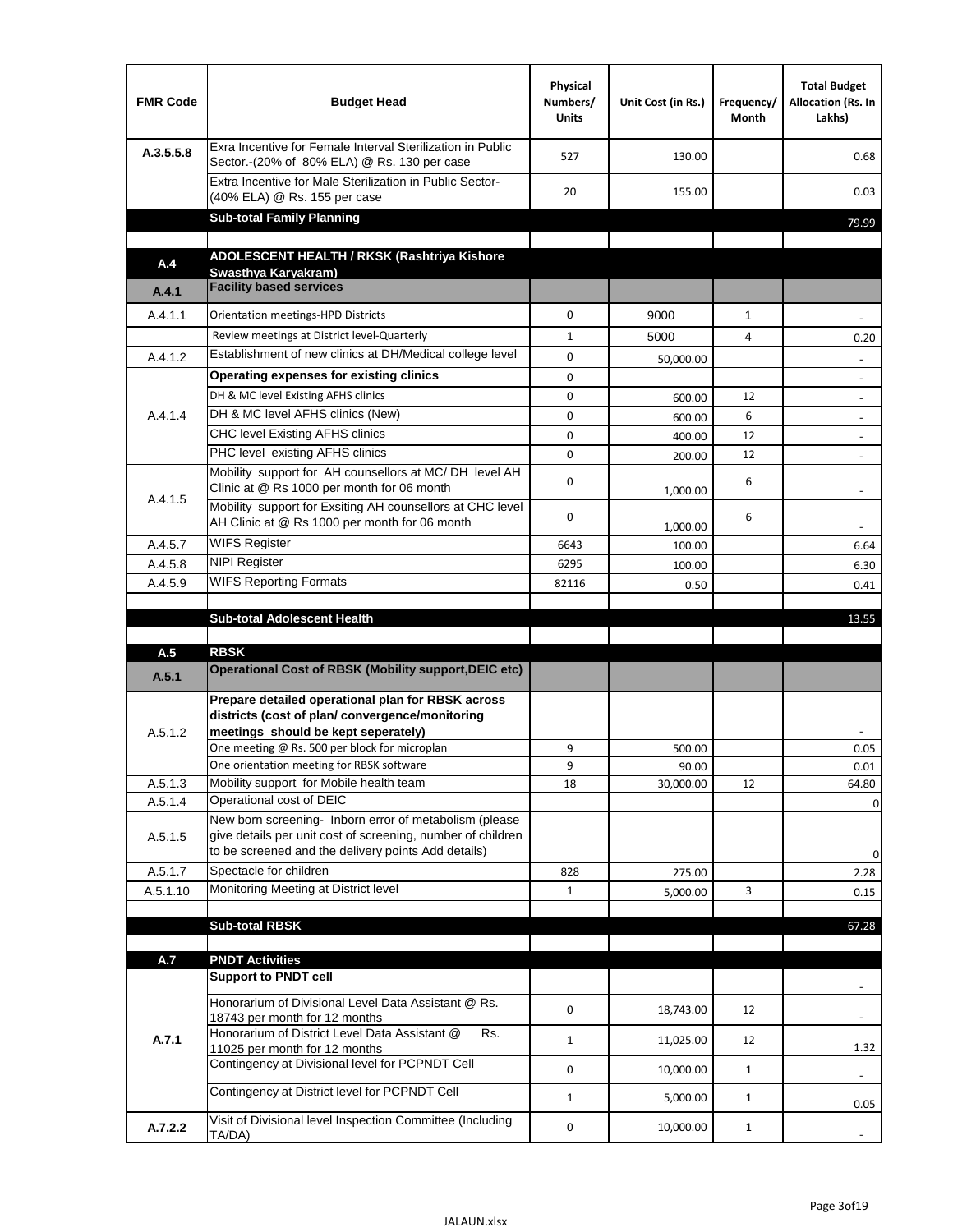| <b>FMR Code</b>      | <b>Budget Head</b>                                                                                                                              | Physical<br>Numbers/<br><b>Units</b> | Unit Cost (in Rs.)     | Frequency/<br>Month | <b>Total Budget</b><br>Allocation (Rs. In<br>Lakhs) |
|----------------------|-------------------------------------------------------------------------------------------------------------------------------------------------|--------------------------------------|------------------------|---------------------|-----------------------------------------------------|
| A.7.2.5              | Orientation of Member of District advisory Committee at<br>Divisional Level                                                                     | $\Omega$                             | 200,000.00             | $\mathbf{1}$        | $\overline{\phantom{a}}$                            |
| A.7.2.9              | Capacity building of DGCS, CJM, District officers, Nodal<br>Officers, Ultrasound Owners, ASHA and AWWs<br>workshop at Districts and Block level |                                      |                        |                     |                                                     |
|                      | <b>District level</b>                                                                                                                           | 1                                    | 10,000.00              | $\mathbf{1}$        | 0.10                                                |
|                      | <b>Block level</b>                                                                                                                              | 9                                    | 5,000.00               | $\mathbf{1}$        | 0.45                                                |
|                      | <b>Sub-total PNDT activities</b>                                                                                                                |                                      |                        |                     | 1.92                                                |
|                      |                                                                                                                                                 |                                      |                        |                     |                                                     |
| A.8                  | <b>Human Resources</b>                                                                                                                          |                                      |                        |                     |                                                     |
| A.8.1                | <b>Contractual Staff &amp; Services</b>                                                                                                         |                                      |                        |                     |                                                     |
| A.8.1.1<br>A.8.1.1.1 | <b>ANMs, Supervisory Nurses, LHVs</b><br><b>ANMs</b>                                                                                            |                                      |                        |                     |                                                     |
|                      | Honorarium of ANMs (New)                                                                                                                        | 0                                    |                        | 6                   |                                                     |
| A.8.1.1.1.a          | Honorarium of ANMs (Existing)                                                                                                                   | $\overline{2}$                       | 11,550.00<br>11,550.00 | 12                  | $\overline{\phantom{a}}$<br>2.77                    |
|                      | Honorarium of ANMs (New)                                                                                                                        | 30                                   | 11,550.00              | 6                   | 20.79                                               |
| A.8.1.1.1.f          | Honorarium of ANMs (Existing)                                                                                                                   | 34                                   | 11,550.00              | 12                  | 47.12                                               |
| A.8.1.1.2            | <b>Staff Nurses</b>                                                                                                                             |                                      |                        |                     |                                                     |
| A.8.1.1.2.a          | <b>DH</b>                                                                                                                                       |                                      |                        |                     | $\blacksquare$                                      |
|                      | Honorarium of SNs (New)                                                                                                                         | $\overline{2}$                       | 19,060.00              | 6                   | 2.29                                                |
| A.8.1.1.2.b          | Honorarium of SNs (Existing)                                                                                                                    | 58                                   | 19,060.00              | 12                  | 132.66                                              |
|                      | <b>Staff Nurse-NRC</b>                                                                                                                          |                                      |                        |                     | $\Box$                                              |
|                      | Old, SNs @19060/Month for 12 months                                                                                                             | 0                                    | 19,060.00              | 12                  | $\overline{\phantom{a}}$                            |
|                      | New, SNs @18150 per Month                                                                                                                       | 4                                    | 18,150.00              | 6                   | 4.36                                                |
|                      | <b>Staff Nurse-SNCU</b>                                                                                                                         |                                      |                        |                     |                                                     |
| A.8.1.1.2.f          | Exiting Staff Nurse Honorarium @ Rs.19060/- p.m. for 12<br>months                                                                               | 0                                    | 19,060.00              | 12                  | $\overline{\phantom{a}}$                            |
|                      | New Staff Nurse Honorarium @ Rs.18150/- p.m. for 6 months                                                                                       | 8                                    | 18,150.00              | 6                   | 8.71                                                |
|                      | <b>Staff Nurse-NBSU</b>                                                                                                                         |                                      |                        |                     |                                                     |
|                      | Staff Nurse Honorarium @ Rs.18150/- p.m. (For 6 Months)                                                                                         | 3                                    | 18,150.00              | 12                  | 6.53                                                |
|                      | Human Resource Pediatric Intencive Care unit (PICU)                                                                                             |                                      |                        |                     |                                                     |
| A.8.1.1.2.g          | Staff Nurses Honorarium @ $\overline{Rs. 18,150}$ per months for 12<br>months                                                                   | 0                                    | 18,150.00              | 12                  |                                                     |
| A.8.1.2.1            | Laboratory Technicians                                                                                                                          |                                      |                        |                     |                                                     |
| A.8.1.2.1.a          | Honorarium of Laboratory Technician                                                                                                             |                                      |                        |                     | 1.73                                                |
| A.8.1.3              | <b>Specialists</b>                                                                                                                              |                                      |                        |                     |                                                     |
| A.8.1.3.1.b          | Honorarium of Contractual Gynaecologists/Surgeons                                                                                               | $\mathbf{1}$                         | 80,000.00              | 12                  | 9.60                                                |
| A.8.1.3.3            | Anesthetists                                                                                                                                    |                                      |                        |                     |                                                     |
| A.8.1.3.3.b          | Honorarium of Contractual Anesthetists                                                                                                          | 0                                    | 80,000.00              | 12                  | $\overline{\phantom{a}}$                            |
| A.8.1.3.5            | Specialists for CH (Pediatrician etc) in SNCU, NBSU, NRC                                                                                        |                                      |                        |                     |                                                     |
|                      | Existing @ 78650/month for 12 Months                                                                                                            | 0                                    | 78,650.00              | 12                  | $\Box$                                              |
| A.8.1.3.5.d          | New Peadiatrician Honorarium @ Rs.71500/- p.m. for 6<br>months                                                                                  | 3                                    | 71,500.00              | 6                   | 12.87                                               |
| A.8.1.3.7            | Dental surgeons and dentists                                                                                                                    |                                      |                        |                     |                                                     |
| A.8.1.3.7.a          | Honorarium of Dental Surgen                                                                                                                     |                                      |                        |                     | 5.03                                                |
| A.8.1.5              | <b>Medical Officers</b>                                                                                                                         |                                      |                        |                     |                                                     |
| A.8.1.5.2            | Honorarium of Medical Officers (New)                                                                                                            | $\overline{2}$                       | 41,580.00              | $\overline{2}$      | 1.66                                                |
|                      | Honorarium of Medical Officers (Existing)                                                                                                       | $\mathbf{1}$                         | 41,580.00              | 12                  | 4.99                                                |
|                      | MOs for SNCU/ NBSU/NRC etc                                                                                                                      |                                      |                        |                     |                                                     |
| A.8.1.5.6            | Old, MO @41580 per Month<br>New, Mo@39600 Per Month                                                                                             | 0                                    | 41,580.00              | 12                  | $\blacksquare$                                      |
|                      | Human Resource Pediatric Intencive Care unit (PICU)                                                                                             | $\mathbf{1}$                         | 39,600.00              | 6                   | 2.38                                                |
|                      |                                                                                                                                                 |                                      |                        |                     |                                                     |
|                      | Existing, MO Honorarium @ Rs/41580/ Month for 12 Months<br>New, MO Honorarium @ Rs. 39600 / Month for 6 Months                                  | $\mathbf 0$                          | 41,580.00              | 12                  |                                                     |
| A.8.1.5.7            |                                                                                                                                                 | 0                                    | 39,600.00              | 6                   |                                                     |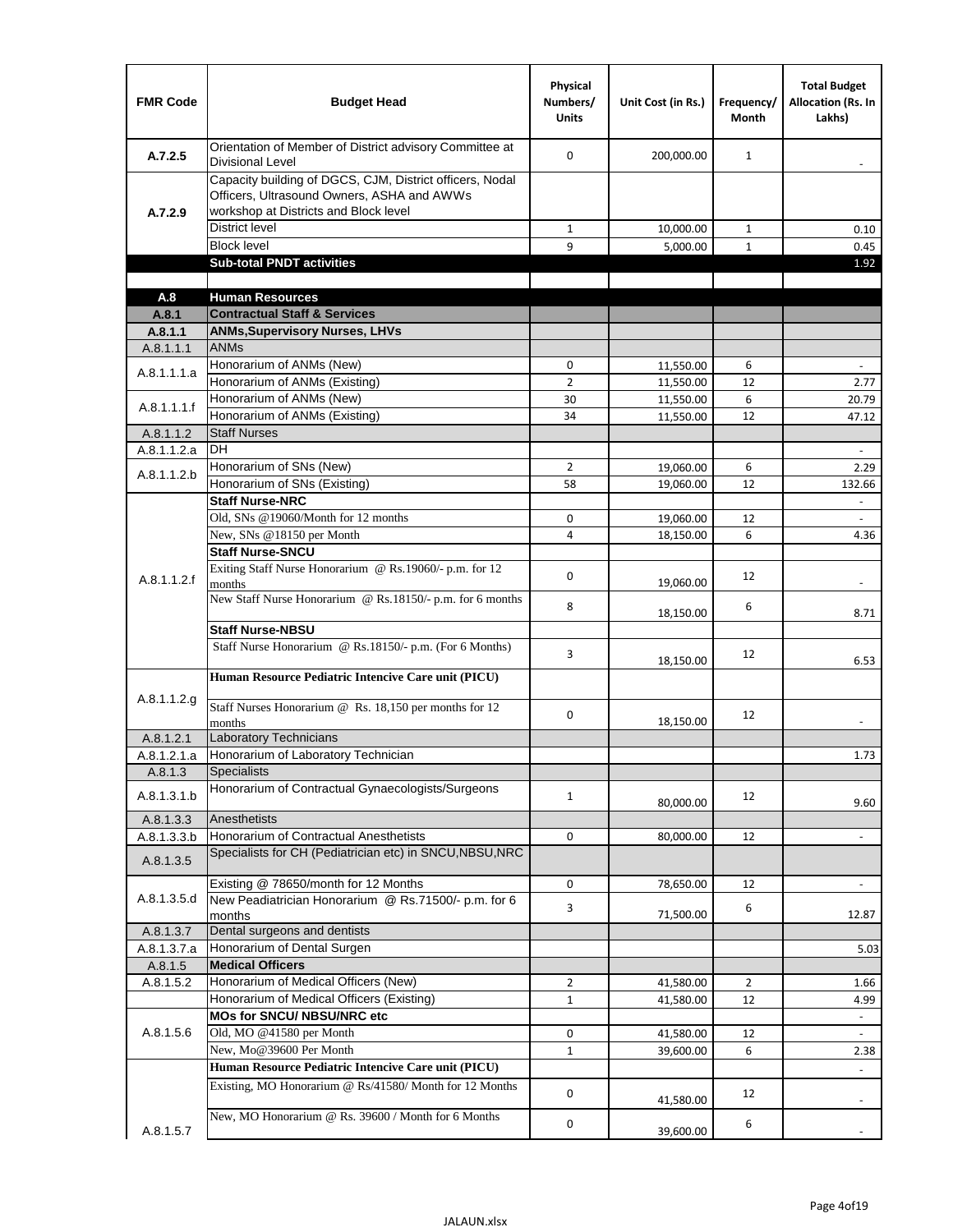| <b>FMR Code</b> | <b>Budget Head</b>                                                                                       | Physical<br>Numbers/<br><b>Units</b> | Unit Cost (in Rs.) | Frequency/<br>Month | <b>Total Budget</b><br>Allocation (Rs. In<br>Lakhs)  |
|-----------------|----------------------------------------------------------------------------------------------------------|--------------------------------------|--------------------|---------------------|------------------------------------------------------|
|                 | Medical Officer/Training Coordinator, Honorarium at                                                      |                                      |                    |                     |                                                      |
|                 | <b>Medical College</b><br>Old, Trg. Coord. @41580/month for 12 Month                                     | $\mathbf 0$                          | 41,580.00          | 12                  | $\overline{\phantom{a}}$                             |
|                 | New, Trg. Coord.@39600/month for 6 Month                                                                 | $\Omega$                             | 39,600.00          | 6                   |                                                      |
| A.8.1.7.2       | Honorarium of X-Ray Technician for 12 months                                                             |                                      |                    |                     | 1.73                                                 |
| A.8.1.7.4       | RBSK teams (Exclusive mobile health team & DEIC<br>Staff)                                                |                                      |                    |                     |                                                      |
|                 | <b>MOs- AYUSH/MBBS</b>                                                                                   |                                      |                    |                     |                                                      |
|                 | <b>Honoraria Existing MBBS</b>                                                                           | $\mathbf{1}$                         | 41,675.00          | 12                  | 5.00                                                 |
|                 | Honoraria New MBBS                                                                                       | 0                                    | 37,800.00          | 6                   | $\blacksquare$                                       |
| A.8.1.7.4.1     | Honoraria - BDS                                                                                          | $\overline{7}$                       | 40,516.00          | 12                  | 34.03                                                |
|                 | Honoraria - AYUSH (Existing)                                                                             | 17                                   | 27,783.00          | 12                  | 56.68                                                |
|                 | Honoraria - AYUSH recruited upto March 16                                                                | 11                                   | 26,460.00          | 12                  | 34.93                                                |
|                 | Honoraria - AYUSH New                                                                                    | $\mathbf 0$                          | 25,200.00          | 6                   | $\overline{\phantom{a}}$                             |
|                 | <b>Staff Nurse</b>                                                                                       | $\Omega$                             |                    |                     |                                                      |
|                 | Honoraria - Staff Nurse                                                                                  | 16                                   | 19,100.00          | 12                  | 36.67                                                |
| A.8.1.7.4.2     | <b>ANM</b>                                                                                               |                                      |                    |                     |                                                      |
|                 | Honoraria - ANMs (Existing)<br>Honoraria - ANM (Recruited upto March 16)                                 | 2                                    | 11,576.00          | 12                  | 2.78                                                 |
|                 | Honoraria - ANM (New)                                                                                    | $\mathbf 0$<br>0                     | 11,025.00          | 12<br>6             | $\overline{\phantom{a}}$                             |
|                 | Paramedical                                                                                              | $\mathbf 0$                          | 10,500.00          |                     | $\blacksquare$                                       |
|                 | Honoraria - Paramedical                                                                                  | 17                                   | 13,753.00          | 12                  | 28.06                                                |
|                 | <b>Pharmacists</b>                                                                                       | $\mathbf 0$                          |                    |                     |                                                      |
| A.8.1.7.4.3     | Honoraria - Pharmacist (Existing)                                                                        | $\mathbf 0$                          | 14,884.00          | 12                  | $\overline{\phantom{a}}$                             |
|                 | Honoraria - Pharmacist (Recruited upto March 16)                                                         | $\mathbf{1}$                         | 14,175.00          | 12                  | 1.70                                                 |
|                 | Honoraria - Pharmacist (New)                                                                             | 0                                    | 13,500.00          | 6                   | ÷,                                                   |
|                 | Sub Total RBSK mobile teams                                                                              | $\Omega$                             |                    |                     | $\overline{\phantom{a}}$                             |
| A.8.1.7.5       | <b>Others</b>                                                                                            |                                      |                    |                     |                                                      |
| A.8.1.7.5.1     | Honorarium of RMNCH/FP Counselors @ Rs.10760/- for                                                       | $\mathbf{1}$                         | 10,760.00          | 12                  | 1.29                                                 |
|                 | 12 months                                                                                                |                                      |                    |                     |                                                      |
|                 | <b>Adolescent Health counselors</b>                                                                      |                                      |                    |                     | $\blacksquare$                                       |
|                 | AH counselors at DH level (1st & 2nd phase)                                                              | 0                                    | 13,891.00          | 12                  |                                                      |
| A.8.1.7.5.2     | AH counselors DH level of 3nd phase                                                                      | $\mathbf 0$                          | 13,230.00          | 12                  | $\overline{\phantom{a}}$                             |
|                 | AH counselors at DH/MC level (New)<br>AH counsellors at CHC level                                        | 0                                    | 12,600.00          | 12                  | $\blacksquare$                                       |
|                 | <b>Nutriionist</b>                                                                                       | $\mathbf 0$                          | 13,230.00          | 6                   | $\overline{\phantom{a}}$                             |
| A.8.1.7.5.4     | Old, Nutrist. @17325 per Month for 12 months                                                             | 0<br>0                               | 17,325.00          | 12                  | $\overline{\phantom{a}}$<br>$\overline{\phantom{a}}$ |
|                 | New, Nutrist. $@16500$ per Month for 6 months                                                            | 1                                    | 16,500.00          | 6                   | 0.99                                                 |
|                 | <b>HR for Cold Chain</b>                                                                                 | 0                                    |                    |                     |                                                      |
|                 | Hononarium of Cold Chain Handlers at Division level                                                      | 0                                    | 11,430.00          | 12                  |                                                      |
|                 |                                                                                                          |                                      |                    |                     |                                                      |
|                 | Hononarium of Cold Chain Handlers at District level<br>Hononarium of Technician (Refeigator Machenic) at | $\mathbf{1}$                         | 11,430.00          | 12                  | 1.37                                                 |
|                 | <b>Division level</b>                                                                                    | 0                                    | 19,060.00          | 12                  | $\overline{\phantom{a}}$                             |
|                 | Technician (Refeigator Machenic) at District level                                                       | 0                                    | 19,060.00          | 12                  | $\blacksquare$                                       |
| A.8.1.7.7       | Honararium of Vaccince Strore Keeper at Division level                                                   | 0                                    | 25,410.00          | 12                  |                                                      |
|                 | Honararium of Vaccince Van Driver at Division level                                                      | 0                                    | 19,060.00          | 12                  | $\overline{\phantom{a}}$<br>$\overline{\phantom{a}}$ |
|                 | <b>HR for Blood Bank Storage/Unit</b>                                                                    |                                      |                    |                     |                                                      |
|                 | Man Power Support at 89 Blood Banks                                                                      |                                      |                    |                     | 22.04                                                |
|                 | Man Power Support at 118 Blood Storage Centre                                                            |                                      |                    |                     |                                                      |
|                 | Manpower support of 18 BCTV                                                                              |                                      |                    |                     | 0.00<br>0.00                                         |
|                 | Staff for Training Institutes/ SIHFW/ Nursing Training                                                   |                                      |                    |                     |                                                      |
| A.8.1.7.8       |                                                                                                          |                                      |                    |                     | 0                                                    |
|                 | Incentive/ Awards etc. to SN, ANMs etc.                                                                  |                                      |                    |                     | $\overline{\phantom{a}}$                             |
|                 | SBA Trained ANMs at L1 SCs from 6th delivery every month                                                 | 0                                    | 300.00             |                     | $\blacksquare$                                       |
|                 | SBA Trained ANMs/SNs at APHCs/PHCs starting from 16th<br>Delivery every month                            | 0                                    | 300.00             |                     |                                                      |
| A.8.1.8         | SBA Trained ANMs/SNs at Non FRU CHCs/BPHCs starting from                                                 | 0                                    |                    |                     |                                                      |
|                 | 51st Delivery every month                                                                                |                                      | 300.00             |                     |                                                      |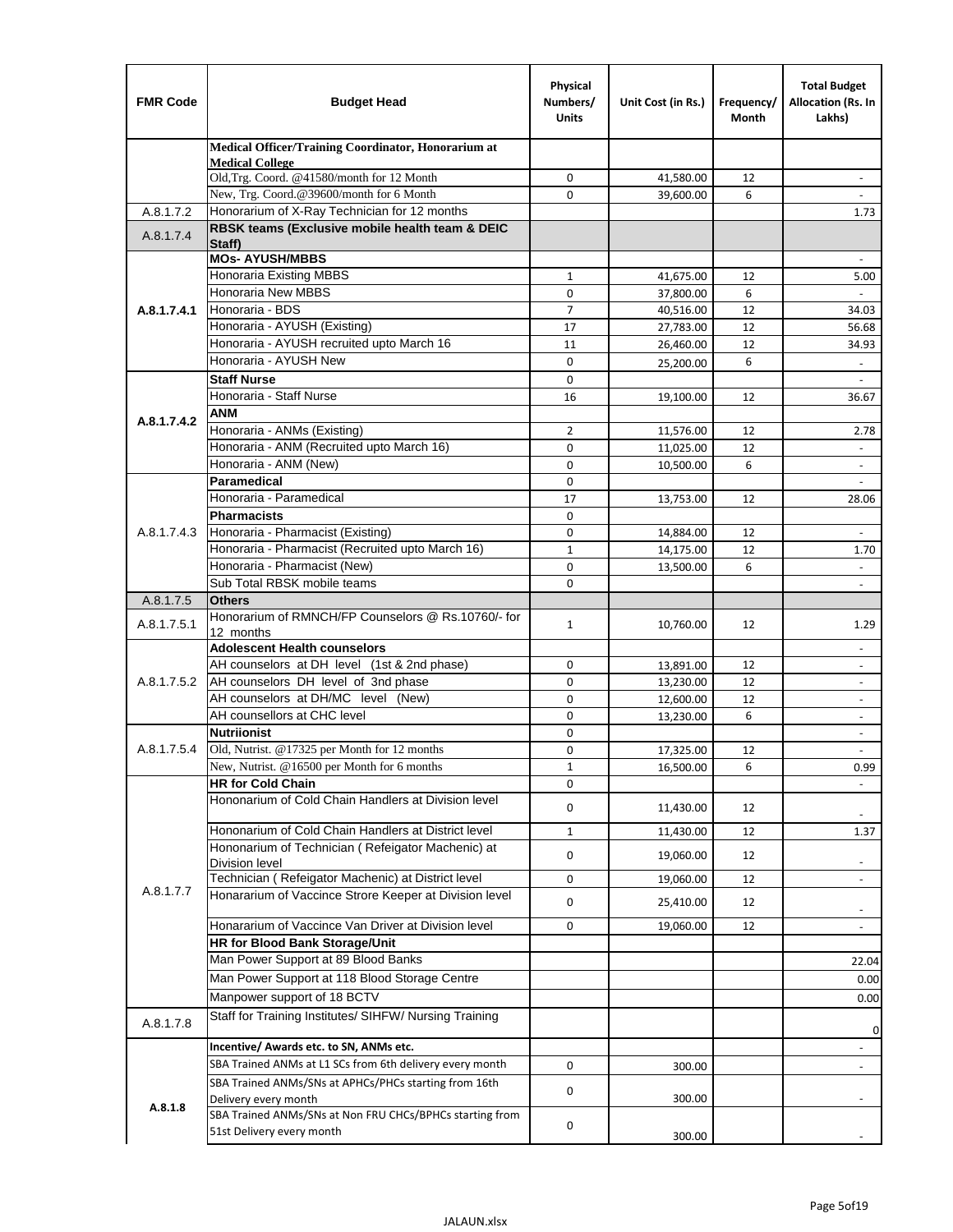| <b>FMR Code</b> | <b>Budget Head</b>                                                                                      | Physical<br>Numbers/<br><b>Units</b> | Unit Cost (in Rs.) | Frequency/<br>Month | <b>Total Budget</b><br>Allocation (Rs. In<br>Lakhs) |
|-----------------|---------------------------------------------------------------------------------------------------------|--------------------------------------|--------------------|---------------------|-----------------------------------------------------|
|                 | Incentives for EMOC teams at below District level starting from<br>6th CS every month @Rs 3000/CS       | $\mathbf 0$                          | 3,000.00           |                     |                                                     |
| A.8.1.9         | Honorarium of Data Entry Operator at DH                                                                 |                                      |                    |                     | 1.83                                                |
| A.8.1.10        | <b>Other Incentives Schemes (PI.Specify)</b>                                                            |                                      |                    |                     |                                                     |
| A.8.1.10.1      | Fixed difficult area Incentive                                                                          | $\mathbf 0$                          |                    |                     |                                                     |
| A.8.1.10.2      | FRU Operationalization for Gynae & anaesthetist<br>specialist on call from govt sector for NHPDs & HPDs | 60                                   | 3,000.00           |                     | 1.80                                                |
| A.8.1.10.3      | FRU Operationalization Gynaecologists specialist on call<br>for NHPDs & HPDs                            | 30                                   | 4,500.00           |                     | 1.35                                                |
| A.8.1.10.4      | FRU Operationalization anaesthetist specialist on call for<br><b>NHPDs &amp; HPDs</b>                   | 60                                   | 3,000.00           |                     | 1.80                                                |
| A.8.1.10.5      | Performance based Incentives to RMNCH+A Counsellors<br>in Family Planning @ Rs.50/ client               | 216                                  | 50.00              |                     | 0.11                                                |
| A.8.1.11        | <b>Support Staff for Health Facilities</b>                                                              |                                      |                    |                     |                                                     |
|                 | <b>HR-NRC</b>                                                                                           |                                      |                    |                     | $\overline{\phantom{m}}$                            |
|                 | Cook<br>Old, Cook @7500 per Month for 12 months                                                         | 0                                    | 7,500.00           | 12                  | $\Box$                                              |
|                 | New, Cook @7500 per Month for 6 months                                                                  | $\mathbf{1}$                         | 7,500.00           | 6                   | 0.45                                                |
|                 | <b>Care Taker</b>                                                                                       |                                      |                    |                     |                                                     |
|                 | Old, Caretaker @6400 per Month for 12 months                                                            | $\mathbf 0$                          | 6,400.00           | 12                  | ä,                                                  |
|                 | New, Caretaker @6400 per Month for 6 months                                                             | $\mathbf{1}$                         | 6,400.00           | 6                   | 0.38                                                |
|                 | <b>Cleaner</b>                                                                                          |                                      |                    |                     |                                                     |
|                 | Old, Cleaner @6400 per Month for 12 months                                                              | 0                                    | 6,400.00           | 12                  |                                                     |
|                 | New, Cleaner @6400 per Month for 6 months                                                               | $\mathbf{1}$                         | 6,400.00           | 6                   | 0.38                                                |
| A.8.1.11.f      | <b>HR-SNCU</b><br>Cleaner/ Ward Ayah/Security Guard                                                     |                                      |                    |                     |                                                     |
|                 | Existing CL/WA Honorarium @ Rs. 6400/monty for 12<br>months                                             | $\mathbf 0$                          | 6,400.00           | 12                  |                                                     |
|                 | New CL/WA/SG Honorarium @ Rs. 6400/month for 6<br>month                                                 | 9                                    | 6,400.00           | 6                   | 3.46                                                |
|                 | <b>Data Entry Oprator</b>                                                                               |                                      |                    |                     |                                                     |
|                 | old DEO Honorarium @ Rs.12000/- p.m. for 12 months                                                      | $\mathbf 0$                          | 12,000.00          | 12                  |                                                     |
|                 | New DEO Honorarium @ Rs.12000/- p.m. for 6 months                                                       | $\mathbf{1}$                         | 12,000.00          | 6                   | 0.72                                                |
|                 | Human Resource Pediatric Intencive Care unit (PICU)                                                     |                                      |                    |                     |                                                     |
|                 | Ward Aaya/Sweeper Honorarium @ Rs. 6400/Month for 6                                                     | $\mathbf 0$                          |                    | 6                   |                                                     |
|                 | months                                                                                                  |                                      | 6,400.00           |                     |                                                     |
|                 | Sub-total HR                                                                                            |                                      |                    |                     | 503.05                                              |
| A.9             | <b>TRAINING</b>                                                                                         |                                      |                    |                     |                                                     |
| A.9.1           | Skill lab                                                                                               |                                      |                    |                     |                                                     |
| A.9.1.3         | Training Motivation and follow up visit                                                                 |                                      |                    |                     | 0                                                   |
| A.9.3           | <b>Maternal Health Training</b>                                                                         |                                      |                    |                     | $\blacksquare$                                      |
| A.9.3.1.4       | Training of ANMs / LHVs in SBA                                                                          |                                      |                    |                     | $\overline{\phantom{a}}$                            |
| A.9.3.7         | Other maternal health training (please specify)                                                         |                                      |                    |                     |                                                     |
| A.9.3.7.1       | MDR training of District and Block level officials                                                      | $\overline{2}$                       | 22,950.00          |                     | 0.46                                                |
| A.9.3.7.5       | ANM Training on new ANC guidelines and HRPs                                                             |                                      |                    |                     |                                                     |
|                 | District level<br><b>Block Level</b>                                                                    | $\overline{2}$<br>9                  | 29,300.00          |                     | 0.59                                                |
| A.9.10          | <b>Training (Nursing)</b>                                                                               |                                      | 31,050.00          |                     | 2.79<br>$\overline{\phantom{a}}$                    |
| A.9.10.1        | Strengthening of Existing Training Institutions/Nursing School<br>excluding infrastructure and HR.      | 0                                    | 4,300,000.00       |                     |                                                     |
| A.9.10.2        | New Training Institutions/School                                                                        | $\mathbf{1}$                         | 152,000.00         |                     | 1.52                                                |
|                 | <b>National Dewarming Day</b>                                                                           |                                      |                    |                     |                                                     |
| A.9.11.3        | Orientaion meeting-District level                                                                       | $\mathbf 1$                          | 5000               | $\overline{2}$      | 0.10                                                |
|                 | Orientaion meeting-Block level                                                                          | 9                                    | 7500               | $\overline{2}$      | 1.35                                                |
| A.9.12          | <b>RBSK training</b>                                                                                    |                                      |                    |                     |                                                     |
| A.9.12.1        | RBSK Training -Training of Mobile health team -<br>technical and managerial (5 days)                    |                                      |                    |                     | 0                                                   |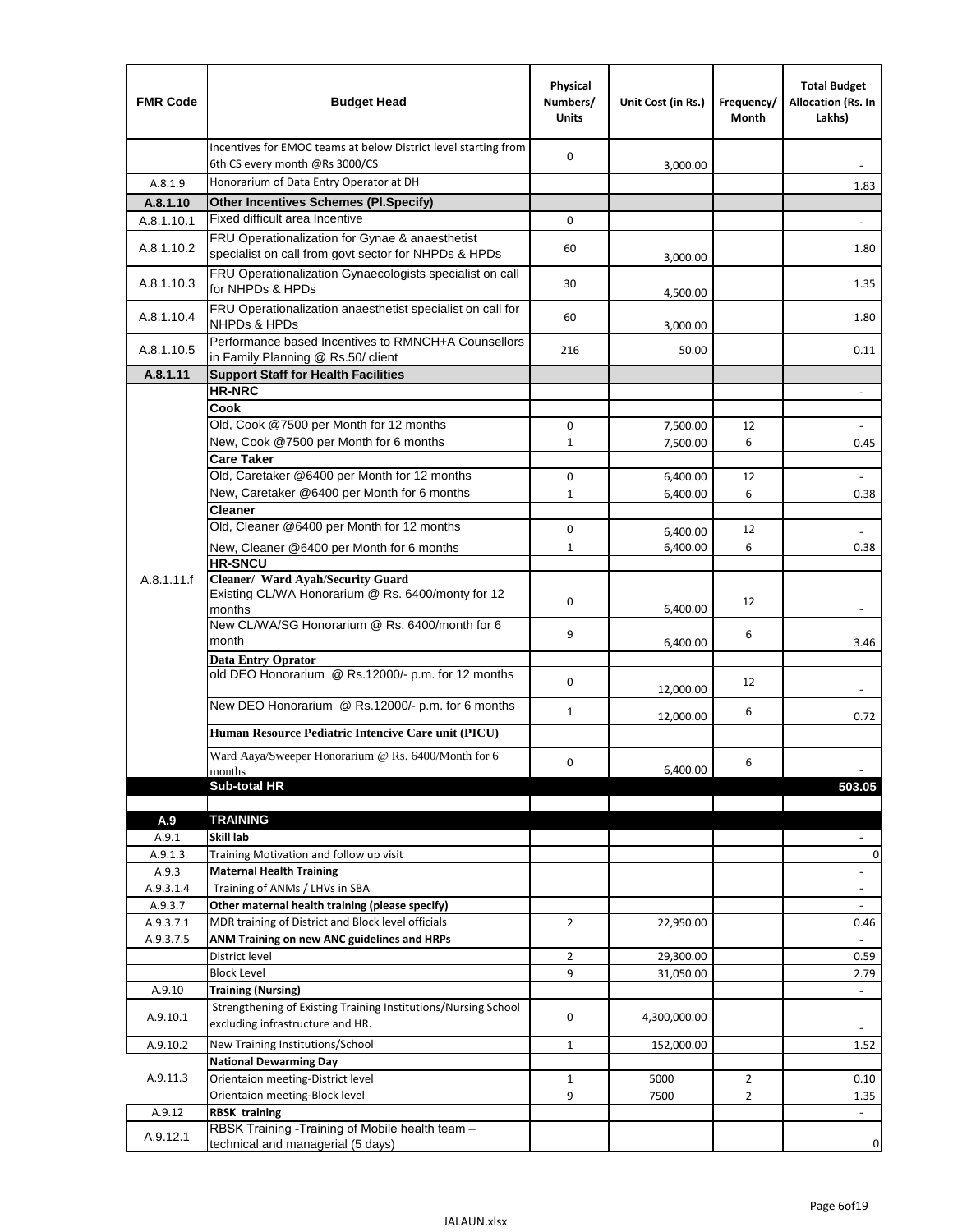| <b>FMR Code</b>        | <b>Budget Head</b>                                                                             | Physical<br>Numbers/<br><b>Units</b> | Unit Cost (in Rs.)     | Frequency/<br>Month | <b>Total Budget</b><br>Allocation (Rs. In<br>Lakhs) |
|------------------------|------------------------------------------------------------------------------------------------|--------------------------------------|------------------------|---------------------|-----------------------------------------------------|
|                        |                                                                                                |                                      |                        |                     |                                                     |
|                        | <b>Sub-total Training</b>                                                                      |                                      |                        |                     | 6.81                                                |
| A.10                   | <b>PROGRAMME MANAGEMENT</b>                                                                    |                                      |                        |                     |                                                     |
| A.10.2                 | Contractual Staff for DPMSU recruited and in position                                          |                                      |                        |                     |                                                     |
| A.10.2.1               | District Programme Manager                                                                     | $\mathbf{1}$                         |                        | 12                  |                                                     |
| A.10.2.2               | <b>District Accounts Manager</b>                                                               | $\mathbf{1}$                         | 39,690.00              | 12                  | 4.76<br>3.88                                        |
| A.10.2.3               | District Data Manager                                                                          | $\mathbf{1}$                         | 32,303.00              | 12                  |                                                     |
| A.10.2.4               | Consultants/ Programme Officers (Kindly Specify)                                               | $\mathbf 0$                          | 22,050.00              |                     | 2.65                                                |
|                        | Honorarium of RKSK Coordinator                                                                 | 0                                    | 25,000.00              | 9                   | $\overline{\phantom{a}}$                            |
| A.10.2.5               | Accountants                                                                                    | $\mathbf 0$                          |                        |                     |                                                     |
| A.10.2.6               | Data Entry Operators                                                                           | 0                                    |                        |                     | $\overline{\phantom{a}}$                            |
| A.10.2.7               | Support Staff (Kindly Specify)                                                                 | $\mathbf{1}$                         | 8,269.00               | 12                  | 0.99                                                |
| A.10.2.8.1             | Operational Cost for DPMU unit                                                                 | $\mathbf{1}$                         | 89,250.00              | 12                  | 10.71                                               |
| A.10.2.8.5             | <b>DEIC Managers</b>                                                                           | 0                                    | 33,000.00              | 10                  |                                                     |
| A.10.3                 | <b>Strengthening of Block PMU</b>                                                              |                                      |                        |                     |                                                     |
| A.10.3.1               | <b>Block Programme Manager</b>                                                                 |                                      |                        |                     | 26.20                                               |
| A.10.3.2               | <b>Block Accounts Manager</b>                                                                  |                                      | 12,128.00              | 12                  | 13.10                                               |
| A.10.3.7.1             | Operational Cost for BPMU unit                                                                 | 9                                    | 15,000.00              | 12                  | 16.20                                               |
|                        | <b>Concurrent Audit system</b>                                                                 |                                      |                        |                     |                                                     |
| A.10.6                 | Monthly Concurrent Audit                                                                       | $\mathbf{1}$                         | 4,500.00               | 12                  | 0.54                                                |
|                        | <b>Block Spesific Work</b>                                                                     | 9                                    | 500.00                 | 12                  | 0.54                                                |
| A.10.7<br>A.10.7.2     | <b>Mobility Support, Field Visits</b><br><b>DPMU/District</b>                                  |                                      |                        |                     |                                                     |
| A.10.7.3               | <b>BPMU/Block</b>                                                                              | 2<br>9                               | 30,000.00<br>30,000.00 | 12<br>12            | 7.20<br>32.40                                       |
| A.10.8.1               | Vehicles for Divisional / AD office                                                            | 0                                    | 30,000.00              | 12                  | $\mathbf{r}$                                        |
|                        |                                                                                                |                                      |                        |                     |                                                     |
|                        | <b>Sub-total Programme Management</b>                                                          |                                      |                        |                     | 119.16                                              |
|                        |                                                                                                |                                      |                        |                     |                                                     |
|                        | Total of RMNCH+A                                                                               |                                      |                        |                     | 1,498.60                                            |
| в                      | Additionalities under NRHM (Mission Flexible Pool)                                             |                                      |                        |                     |                                                     |
| <b>B1</b>              | <b>ASHA</b>                                                                                    |                                      |                        |                     |                                                     |
| B1.1.1.3               | <b>Supplementary training for ASHAs</b>                                                        |                                      |                        |                     |                                                     |
| B1.1.1.3.1             | TOT of ASHA Trainer- I round (at RHFWTC)                                                       |                                      |                        |                     |                                                     |
|                        | Batch cost+Equipment+Module+ Monitoring Visit                                                  |                                      |                        |                     |                                                     |
| B1.1.1.3.2             | TOT of ASHA Trainers -II Round (at RHFWTC)                                                     |                                      |                        |                     |                                                     |
| B1.1.1.4               | Post training support and supervision<br>Supervision costs by ASHA facilitators<br>(12 months) |                                      |                        |                     | $\sim$                                              |
|                        |                                                                                                |                                      |                        |                     | 29.40                                               |
| B1.1.1.4.1             | Supervision costs by ASHA facilitators<br>(6 months)                                           |                                      |                        |                     |                                                     |
| B1.1.1.4.2             | Monthly review Meeting of ASHA Sangini with BCPM                                               |                                      |                        |                     | 0.88                                                |
| B <sub>1.1.3</sub>     | Performance Incentive/Other Incentive to ASHAs (if                                             |                                      |                        |                     |                                                     |
|                        | any)                                                                                           |                                      |                        |                     |                                                     |
| B1.1.3.1<br>B1.1.3.1.2 | <b>ASHA incentives under Maternal Health</b><br>Maternal Death Audit Information               | 106                                  |                        |                     | $\overline{\phantom{a}}$                            |
| B1.1.3.2               | Incentive to ASHA under Child Health                                                           |                                      | 200.00                 |                     | 0.21<br>$\omega$ .                                  |
| B1.1.3.2.1             | Incentive for Home Based Newborn Care programme                                                | 34128                                | 250.00                 |                     | 85.32                                               |
| B1.1.3.2.4             | Incentive for referral of SAM cases to NRC @ Rs.50/Case                                        | 240                                  | 50.00                  |                     | 0.12                                                |
| B1.1.3.2.5             | Incentive for follow up of discharge of SAM children from<br>NRCs @ Rs. 100/ for 4 Follow up   | 240                                  | 100.00                 |                     | 0.24                                                |
| B1.1.3.3               | ASHA Incentives under family planning (ESB/ PPIUCD/<br>Others)                                 |                                      |                        |                     |                                                     |
| B1.1.3.3.1             | ASHA PPIUCD incentive for accompanying the client for<br>PPIUCD insertion                      | 1900                                 | 150.00                 |                     | 2.85                                                |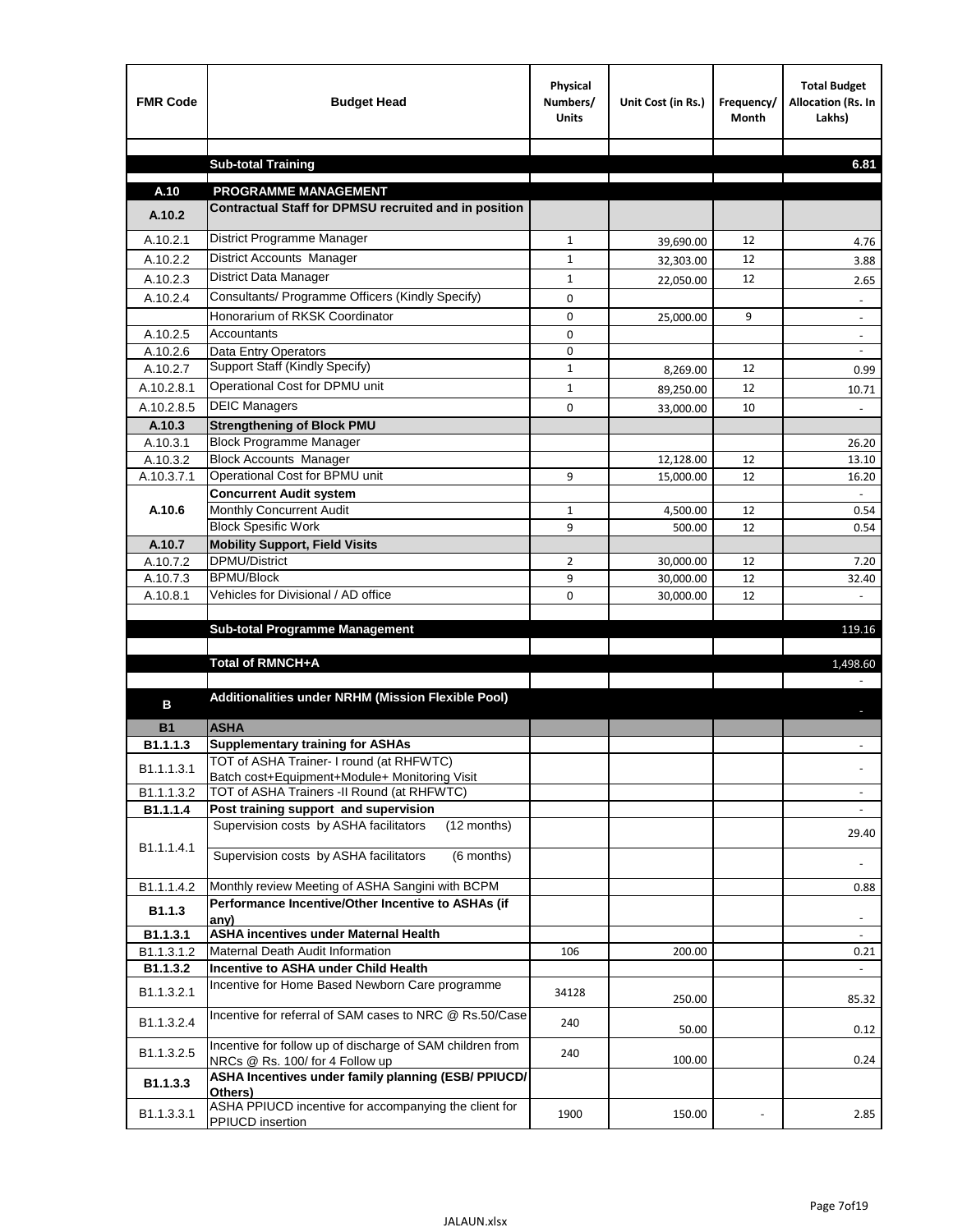| <b>FMR Code</b>            | <b>Budget Head</b>                                                                                                                                                                             | Physical<br>Numbers/<br><b>Units</b> | Unit Cost (in Rs.) | Frequency/<br>Month | <b>Total Budget</b><br><b>Allocation (Rs. In</b><br>Lakhs) |
|----------------------------|------------------------------------------------------------------------------------------------------------------------------------------------------------------------------------------------|--------------------------------------|--------------------|---------------------|------------------------------------------------------------|
|                            | ASHA incentive under ESB scheme for promoting<br>spacing of births @ 500/- per ASHA/client                                                                                                     | 1400                                 | 500.00             |                     | 7.00                                                       |
| B <sub>1.1</sub> , 3, 3, 2 | Spacing for 2 years after marriage @ 500/- per<br>ASHA/client                                                                                                                                  | 1414                                 | 500.00             |                     | 7.07                                                       |
| B1.1.3.3.3                 | ASHA Incentive under ESB scheme for promoting<br>adoption of limiting method upto two children @ Rs. 1000<br>per client                                                                        | 1618                                 | 1,000.00           |                     | 16.18                                                      |
| B1.1.3.6                   | <b>ASHA Incentives (other)</b>                                                                                                                                                                 |                                      |                    |                     |                                                            |
| B <sub>1.1</sub> , 3, 5, 3 | ASHA incentive for NDD for 2 round                                                                                                                                                             | 1381                                 | 100.00             | $\overline{2}$      | 2.76                                                       |
| B <sub>1.1</sub> .3.6.1    | Amount to be released for 12 months for Routine<br>activities (4 month incentive for ASHAs those are yet to<br>be placed)                                                                      |                                      |                    |                     | 154.76                                                     |
| B1.1.3.6.4                 | Incentive to ASHA Facilitator (12 Months)                                                                                                                                                      |                                      |                    |                     | 1.76                                                       |
| B <sub>1.1</sub> .3.6.5    | Reimbursement of travel expenses for accompanying a<br>woman to facility for surgical abortion (MVA/EVA) @<br>Rs.150/-per case                                                                 | 120                                  | 150.00             |                     | 0.18                                                       |
| B <sub>1.1</sub> .3.6.6    | Reimbursement of travel expenses for accompanying a<br>woman to facility for medical abortion (MMA) @ Rs.225/-<br>per case                                                                     | 120                                  | 225.00             |                     | 0.27                                                       |
| B1.1.3.6.9                 | ASHA Torch (NO. of ASHA +AF) @ Rs. 262.20                                                                                                                                                      |                                      |                    |                     | 3.75                                                       |
| B1.1.3.7                   | Other (support provisions to ASHA such as uniform,                                                                                                                                             |                                      |                    |                     |                                                            |
| B <sub>1.1</sub> .3.7.2    | diary, ASHA Ghar etc)<br>ASHA Payment Voucher, Payment Register and VHIR<br>1.@ Rs. 25/ASHA, 2.@Rs.50/AF, 3.@Rs.150/block for<br>ASHa master payment register,<br>4. @Rs.174.5/ASHA/B1.1.3.7.2 |                                      |                    |                     | 2.79                                                       |
| B <sub>1.1</sub> , 3.7.4   | ASHA SAREE (TA/DA for Attending monthly meeting) No.<br>of ASHA+AF @ Rs.450                                                                                                                    |                                      |                    |                     | 6.44                                                       |
| B <sub>1.1</sub> .5.1      | Honorarium of Regional Coordinator                                                                                                                                                             |                                      |                    |                     |                                                            |
| B <sub>1.1.5.2</sub>       | Honararium of District Community Process Manager                                                                                                                                               | $\mathbf{1}$                         | 32,303.00          | 12                  | 3.88                                                       |
| B1.1.5.3                   | Honararium of Block Community Process Manager                                                                                                                                                  | 9                                    | 12,000.00          | 12                  | 12.96                                                      |
|                            | Mobility cost for ARC/AMG                                                                                                                                                                      |                                      |                    |                     |                                                            |
| B <sub>1.1.5.4</sub>       | AMG cost                                                                                                                                                                                       | $\mathbf{1}$                         | 10,000.00          | $\mathbf{1}$        | 0.10                                                       |
|                            | Quarterly BCPM meeting at Divisional Head Quarter @                                                                                                                                            |                                      |                    |                     |                                                            |
|                            | rs. 500/BCPM/qtr.                                                                                                                                                                              |                                      |                    |                     |                                                            |
|                            | <b>Sub Total of ASHA</b>                                                                                                                                                                       |                                      |                    |                     | 338.92392                                                  |
|                            |                                                                                                                                                                                                |                                      |                    |                     |                                                            |
| B.2                        | <b>Untied Fund</b>                                                                                                                                                                             |                                      |                    |                     |                                                            |
| B <sub>2.3</sub>           | <b>CHCs</b>                                                                                                                                                                                    |                                      |                    |                     | 30.00                                                      |
| B <sub>2.4</sub>           | PHCs                                                                                                                                                                                           |                                      |                    |                     | 26.25                                                      |
|                            | <b>Sub Total of Untied Fund</b>                                                                                                                                                                |                                      |                    |                     | 56.25                                                      |
| <b>B9</b>                  | <b>Mainstreaming of AYUSH</b>                                                                                                                                                                  |                                      |                    |                     |                                                            |
| B.9.1                      | Medical Officers at CHCs/ PHCs (Only AYUSH)                                                                                                                                                    |                                      |                    |                     |                                                            |
| B.9.1.1                    | <b>DH</b>                                                                                                                                                                                      | 3                                    | 29,106.00          | 12                  | 10.48                                                      |
| B.9.1.2                    | <b>FRUs</b>                                                                                                                                                                                    | $\mathbf{1}$                         | 29,106.00          | 12                  | 3.49                                                       |
| B.9.1.3                    | Non FRU SDH/ CHC                                                                                                                                                                               | 10                                   | 29,106.00          | 12                  | 34.93                                                      |
| B.9.1.4                    | 24 X 7 PHC                                                                                                                                                                                     | 8                                    | 29,106.00          | 12                  | 27.94                                                      |
| B.9.1.5                    | Non-24 X 7 PHCs/ APHCs                                                                                                                                                                         | 8                                    | 29,106.00          | 12                  | 27.94                                                      |
| B.9.2                      | Other Staff Nurses and Supervisory Nurses/ AYUSH<br>pharmacists (Only AYUSH)                                                                                                                   |                                      |                    |                     |                                                            |
| B.9.2.1                    | DH                                                                                                                                                                                             | $\overline{2}$                       | 10,914.75          | 12                  | 2.62                                                       |
| B.9.2.2                    | <b>FRUs</b>                                                                                                                                                                                    | 0                                    | 10,914.75          | 12                  |                                                            |
| B.9.2.3                    | Non FRU SDH/ CHC                                                                                                                                                                               | 7                                    | 10,914.75          | 12                  | 9.17                                                       |
| B.9.2.4                    | 24 X 7 PHC                                                                                                                                                                                     | 4                                    |                    | 12                  |                                                            |
|                            | Non-24 X 7 PHCs                                                                                                                                                                                |                                      | 10,914.75          |                     | 5.24                                                       |
| B.9.2.5                    |                                                                                                                                                                                                | 0                                    | 10,914.75          | 12                  | $\overline{\phantom{a}}$                                   |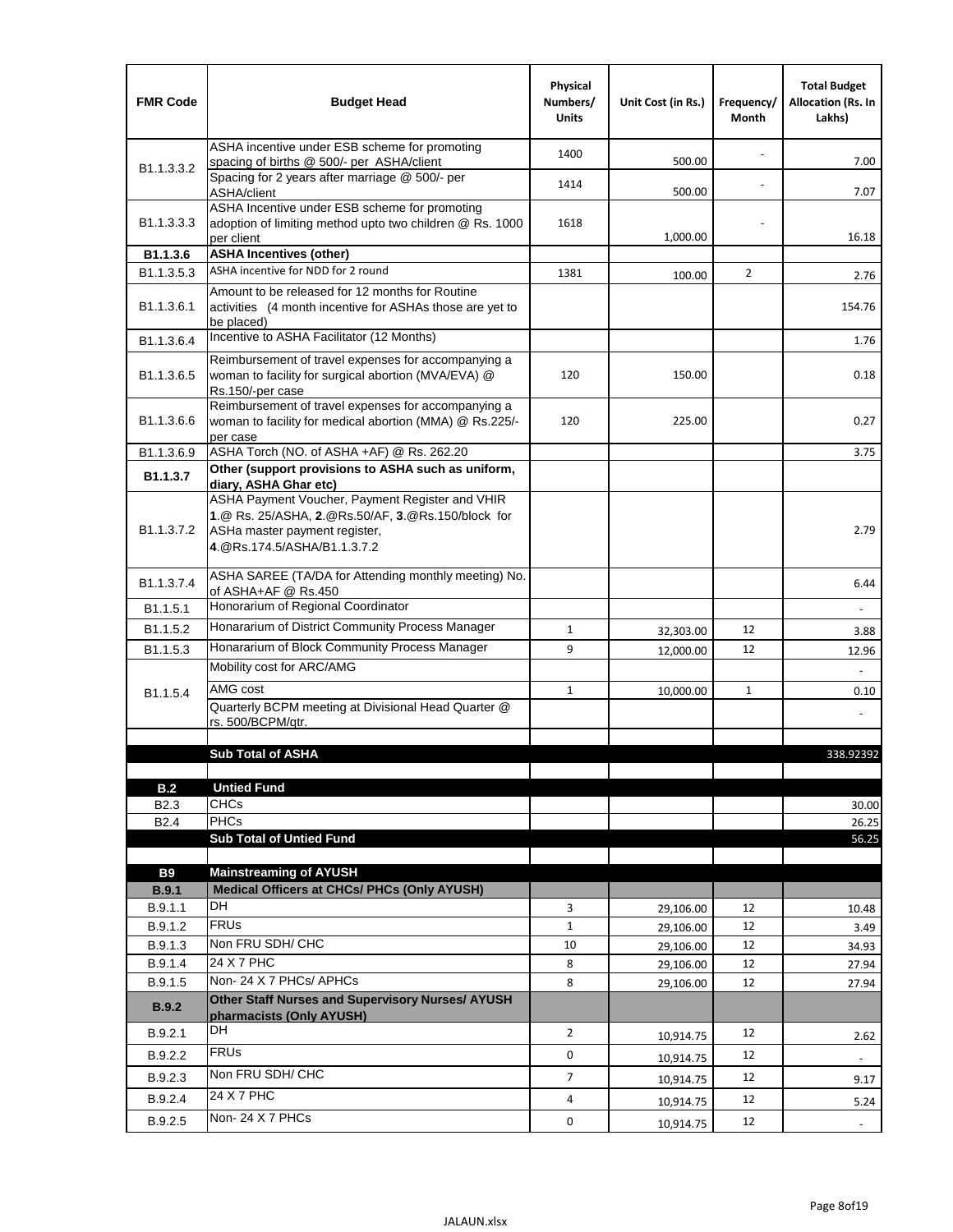| <b>FMR Code</b>   | <b>Budget Head</b>                                                                              | Physical<br>Numbers/<br><b>Units</b> | Unit Cost (in Rs.) | Frequency/<br>Month | <b>Total Budget</b><br>Allocation (Rs. In<br>Lakhs)  |
|-------------------|-------------------------------------------------------------------------------------------------|--------------------------------------|--------------------|---------------------|------------------------------------------------------|
|                   | Panchkarma Unit Lokbabdhu Rajnarayna Joint<br><b>Hospital, Lucknow</b>                          |                                      |                    |                     |                                                      |
| B.9.2.6           | Honararium of Panchkarma Technician (1Male and 1<br>Female)                                     | 0                                    | 10,000.00          | 12                  |                                                      |
|                   | Honorarium of Panchkarma Attendent                                                              | $\mathbf 0$                          | 8,000.00           | 12                  |                                                      |
|                   | Lumpsum amount for Sweeper (Safai Karmi)                                                        |                                      |                    |                     | 0                                                    |
| <b>B9.3</b>       | <b>Other Activities (Excluding HR)</b>                                                          |                                      |                    |                     |                                                      |
| B9.3.1            | Contingency AYUSH wings                                                                         | $\mathbf{1}$                         | 20,000.00          |                     | 0.20                                                 |
| B9.3.3            | Establishment of Panchkarma Unit                                                                |                                      |                    |                     | $\mathbf 0$                                          |
| B9.3.4            | Construction of AYUSH Wing                                                                      | 0                                    | 3,000,000.00       |                     |                                                      |
|                   |                                                                                                 |                                      |                    |                     |                                                      |
|                   | Sub Total of Mainstreaming of AYUSH                                                             |                                      |                    |                     | 122.01                                               |
|                   | <b>IEC-BCC NRHM</b>                                                                             |                                      |                    |                     |                                                      |
| <b>B10</b>        | <b>Girls Child Day</b>                                                                          |                                      |                    |                     |                                                      |
| B.10.3.5          | <b>Division level</b>                                                                           | 0                                    | 50,000.00          | 1                   |                                                      |
|                   | <b>Block level</b>                                                                              | 9                                    | 10,000.00          | $\mathbf{1}$        | 0.90                                                 |
| <b>B.10.7</b>     | Priniting activities (please specify)                                                           |                                      |                    |                     |                                                      |
| B.10.7.1          | SM booklet @Rs 20.00 for all ANCs<br>MCP card @ Rs 10 for all ANCs                              | 45571<br>45571                       | 20.00<br>10.00     |                     | 9.11<br>4.56                                         |
| <b>B.10.7.4</b>   | <b>Other printing</b>                                                                           |                                      |                    |                     |                                                      |
| B.10.7.4.1        | <b>IEC-BCC Material for NDD</b>                                                                 |                                      |                    |                     |                                                      |
|                   | IEC material, poster, banner @ Rs. 14000 per block for 2<br>round                               | 9                                    | 14000              | $\overline{2}$      | 2.52                                                 |
|                   | Teaching and community hand bills/pumphlets and check<br>list @ Rs. 14000 per block for 2 round | 9                                    | 14000              | 2                   | 2.52                                                 |
|                   | 5 Fipchart per block @ Rs. 200 per Flip chart( one time)                                        | 45                                   | 200                | 1                   | 0.09                                                 |
|                   | AWW and Teacher hand out @ Rs. 7 each for 2 round                                               | 3540                                 | $\overline{7}$     | 2                   | 0.50                                                 |
|                   | ASHA hand out @ Rs. 2 each for 2 round                                                          | 1381                                 | $\overline{2}$     | 2                   | 0.06                                                 |
|                   | <b>AFHC cards</b>                                                                               |                                      |                    |                     |                                                      |
| <b>B.10.7.4.2</b> | For DH & MC level Existing AFHS clinics<br>For CHC level Existing AFHS clinics                  | 0<br>0                               | 0.50<br>0.50       | 2000<br>2000        | $\overline{\phantom{a}}$<br>$\overline{\phantom{a}}$ |
|                   | For PHC level existing AFHS clinics                                                             | 0                                    | 0.50               | 2000                | $\bar{\phantom{a}}$                                  |
|                   | AFHC Register (3 register per clinic)                                                           | 0                                    | 150.00             | $\mathbf{1}$        | $\blacksquare$                                       |
|                   | Printing of RBSK card and registers                                                             | 0                                    |                    |                     |                                                      |
|                   | MHT Register for AWC<br>MHT Register for School                                                 | 407                                  | 100.00             | $\mathbf{1}$        | 0.41                                                 |
|                   | (Class-1 to 12)                                                                                 | 271                                  | 100.00             | $\mathbf{1}$        | 0.27                                                 |
| B.10.7.4.3        | RBSK Format (microplan, reporting) @ Rs. 3000/ per<br>block                                     | 9                                    | 3,000.00           | $\mathbf{1}$        | 0.27                                                 |
|                   | RBSK card for children of AWC and School                                                        |                                      |                    |                     |                                                      |
|                   | AWC (Twice in year)                                                                             | 203446                               | 1.20               |                     | 2.44                                                 |
|                   | School (Class 1 to 12)                                                                          | 135688                               | 0.75               |                     | 1.02                                                 |
|                   | <b>Sub Total IEC</b>                                                                            |                                      |                    |                     | 24.66                                                |
|                   |                                                                                                 |                                      |                    |                     |                                                      |
| <b>B.11</b>       |                                                                                                 |                                      |                    |                     |                                                      |
| B.11.2.5          | Recurring support of 18 BCTV                                                                    |                                      |                    |                     | 0                                                    |
| <b>B14</b>        | Innovations (if any)                                                                            |                                      |                    |                     |                                                      |
|                   | Religious and Community Leaders Meet @ Rs.                                                      |                                      |                    |                     |                                                      |
| B14.6             | 10000/District/meeting                                                                          | $\mathbf{1}$                         | 10,000.00          |                     | 0.10                                                 |
| B14.11            | Rogi Sahayata Kendra @ Rs. 664200 including 5%<br>increment in HR cost                          |                                      |                    |                     |                                                      |
| B14.12            | AAA Platform - Monitoring & Microplanning meeting for<br>frontline workers                      |                                      |                    |                     |                                                      |
|                   | Nurse Mentor Programme and Establishment of Mini                                                |                                      |                    |                     |                                                      |
|                   | <b>Skill Lab</b>                                                                                |                                      |                    |                     |                                                      |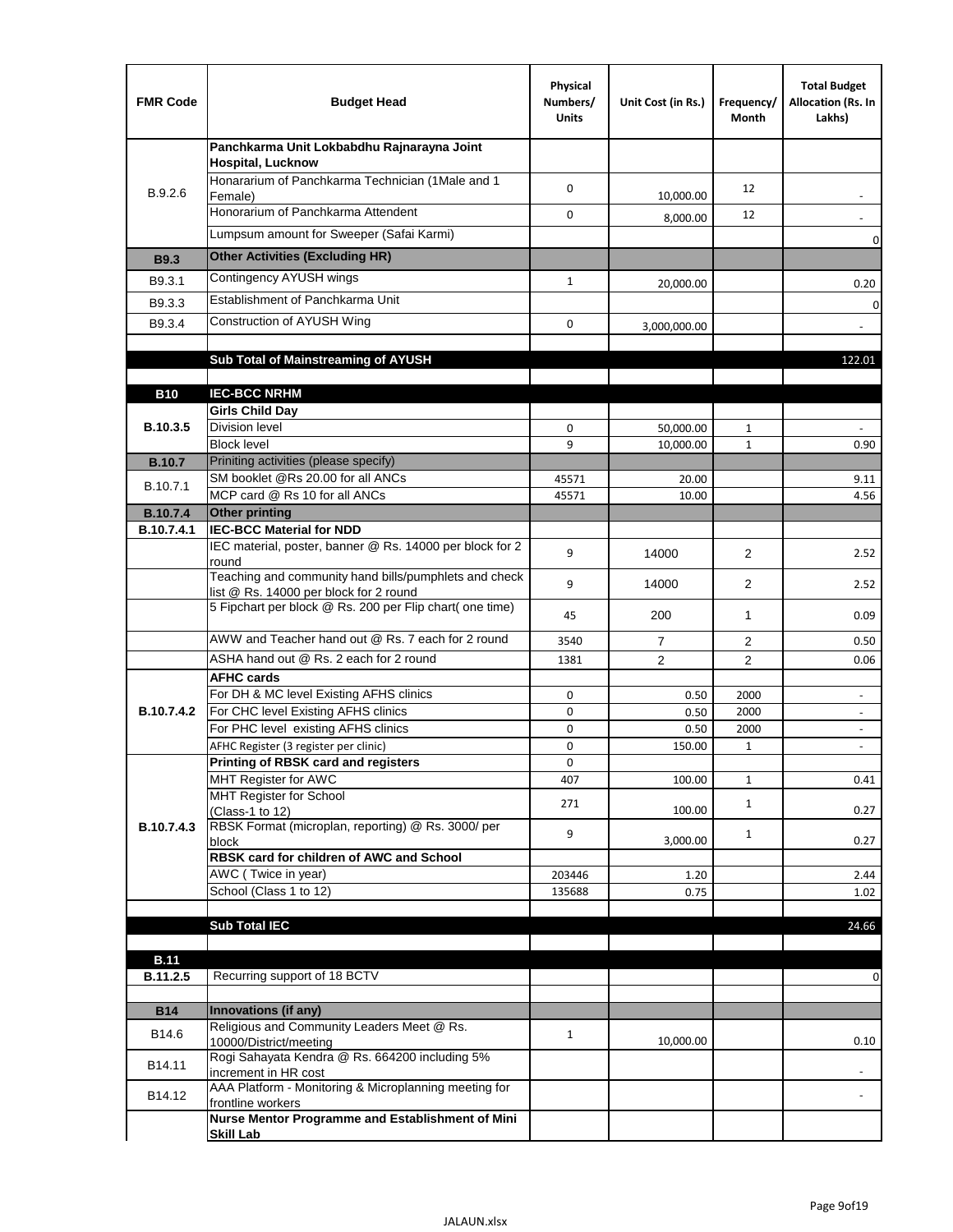| <b>FMR Code</b>   | <b>Budget Head</b>                                                                                           | Physical<br>Numbers/<br><b>Units</b> | Unit Cost (in Rs.) | Frequency/<br><b>Month</b> | <b>Total Budget</b><br>Allocation (Rs. In<br>Lakhs) |
|-------------------|--------------------------------------------------------------------------------------------------------------|--------------------------------------|--------------------|----------------------------|-----------------------------------------------------|
| B14.19            | Honoraium of Naurse Mentor (Existing)                                                                        | 0                                    | 38,588.00          | 12                         | $\sim$                                              |
|                   | Honoraium of Naurse Mentor for 12 montys (New)                                                               | 0                                    | 36,750.00          | 12                         |                                                     |
|                   | Honoraium of Naurse Mentor fro 10 months (New)                                                               | 0                                    | 36,750.00          | 10                         | $\sim$                                              |
| B14.22            | Training Strategy for Village Health and Nutrition Days<br>(VHNDs)                                           |                                      |                    |                            | 4.66                                                |
|                   | Free Transport Facilities to PLHIV(People Living with                                                        |                                      |                    |                            |                                                     |
| B14.25            | <b>HIV)</b> for treatment                                                                                    |                                      |                    |                            |                                                     |
|                   | On ART cost                                                                                                  |                                      |                    |                            | 3.10                                                |
|                   | PRE ART Cost                                                                                                 |                                      |                    |                            | 0.45                                                |
|                   | <b>KAYAKALP' Award Scheme</b>                                                                                |                                      |                    |                            |                                                     |
|                   | Training for Swachha Bharat Abhiyan                                                                          |                                      |                    |                            |                                                     |
|                   | Awareness cum Internal Assessors Training Workshop @<br>Rs. 33000/Disitrict                                  |                                      |                    |                            | 0.33                                                |
|                   | District level Hospital Rs. 20000/District                                                                   |                                      |                    |                            | 0.20                                                |
|                   | <b>CHC</b> level                                                                                             | 2                                    | 15,000.00          |                            | 0.30                                                |
|                   | <b>PHC</b> level                                                                                             | 6                                    | 6,000.00           |                            | 0.36                                                |
| B14.29            | <b>Internal Assessment</b>                                                                                   |                                      |                    |                            |                                                     |
|                   | District level Hospital (Quarterly)                                                                          | $\overline{2}$                       | 2,000.00           | 4                          | 0.16                                                |
|                   | CHC level (Quarterly)                                                                                        | $\overline{2}$                       | 1,000.00           | 4                          | 0.08                                                |
|                   | PHC level (Quarterly)                                                                                        | 6                                    | 500.00             | 4                          | 0.12                                                |
|                   | <b>Peer Assessment</b>                                                                                       |                                      |                    |                            |                                                     |
|                   | <b>District level Hospital</b>                                                                               | $\overline{2}$                       | 25.000.00          |                            | 0.50                                                |
|                   | <b>CHC</b> level                                                                                             | $\overline{2}$                       | 10,000.00          |                            | 0.20                                                |
|                   | PHC level                                                                                                    | 6                                    | 5,000.00           |                            | 0.30                                                |
|                   | Matritwa Saptah                                                                                              |                                      |                    |                            |                                                     |
|                   | District level activities @Rs 50000                                                                          | $\mathbf{1}$                         | 50,000.00          |                            | 0.50                                                |
|                   | Mobility support @ Rs 17600/block                                                                            | 9                                    | 17,600.00          |                            | 1.58                                                |
|                   | Printing of formats, reports and HRP register @ 50/ANM                                                       |                                      |                    |                            |                                                     |
| B14.33            |                                                                                                              | 324                                  | 50.00              |                            | 0.16                                                |
|                   | <b>IEC Support</b>                                                                                           |                                      |                    |                            |                                                     |
|                   | District level                                                                                               | 1                                    | 2,500.00           |                            | 0.03                                                |
|                   | <b>Block Level</b>                                                                                           | 9                                    |                    |                            |                                                     |
|                   |                                                                                                              | 17                                   | 25,000.00          |                            | 2.25                                                |
|                   | hoarding 5/dist & 1/FRU & 1/block @ Rs. 2000/-<br><b>Gestational Diabetes Mallitius Pilot - 18 districts</b> |                                      | 2,000.00           |                            | 0.34                                                |
|                   |                                                                                                              |                                      |                    |                            |                                                     |
| B14.34            | Glucometer @ 1 /ANM+2/Block+2 additional<br>Procurement of Glucose 75mg, (2*all ANCs+24*5%GDMs)              | 0                                    | 3,000.00           |                            | $\overline{\phantom{a}}$                            |
|                   |                                                                                                              | 0                                    | 25.00              |                            |                                                     |
|                   | Insulin 9 vials *5% ANCs<br>with syringe (900 units/+18 syringes)                                            | 0<br>0                               | 50.00              |                            | $\blacksquare$                                      |
|                   | <b>Misoprost Distribution for Home Deliveries</b>                                                            |                                      | 20.00              |                            |                                                     |
|                   | Printing of registers @ Rs50.00 each                                                                         |                                      |                    |                            | $\overline{\phantom{a}}$                            |
|                   | Budget for Tab Mesoprostol procurement in Lakh                                                               |                                      |                    |                            | $\blacksquare$                                      |
| B14.35            | ASHA Incentive @ Rs.100.00 each case in Lakh                                                                 |                                      |                    |                            | $\overline{\phantom{a}}$                            |
|                   | Block level ANM/ ASHAs training @ 23650/ in Lakh                                                             |                                      |                    |                            | $\overline{\phantom{a}}$                            |
|                   | District Orientation meeting @Rs 20000, in Lakh                                                              |                                      |                    |                            |                                                     |
|                   | <b>Sub Total Innovation</b>                                                                                  |                                      |                    |                            | 15.73                                               |
| <b>B15</b>        | <b>Planning, Implementation and Monitoring</b>                                                               |                                      |                    |                            |                                                     |
| B <sub>15.2</sub> | <b>Quality Assurance</b>                                                                                     |                                      |                    |                            |                                                     |
| B15.2.2           | <b>Division Level Human Resource</b>                                                                         | 0                                    |                    |                            |                                                     |
|                   | Honorarium of Existing Divisonal Consultant -Quality @<br>Rs. 45000/month for 10 months                      | 0                                    | 45,000.00          | 10                         |                                                     |
|                   | Honorarium of Vacant Divisonal Consultant -Quality @                                                         | 0                                    | 45,000.00          | $\overline{2}$             |                                                     |
|                   | Rs. 45000/month for 2 months<br>Honararium of Existing Divisonal Consultant - Public                         | 0                                    | 45,000.00          | $\overline{2}$             |                                                     |
|                   | Health @ Rs.45000/PM for 10 Months<br>Honararium of Vacant Divisonal Consultant - Public Health              | 0                                    | 45,000.00          | 10                         |                                                     |
|                   | @ Rs.45000/PM for 2 Months<br>Data Entry Operator @Rs 12000/PM for 2 Month ("New                             | 0                                    | 12,000.00          | $\overline{2}$             |                                                     |
|                   | Position)<br><b>District Level Human Resource</b>                                                            |                                      |                    |                            |                                                     |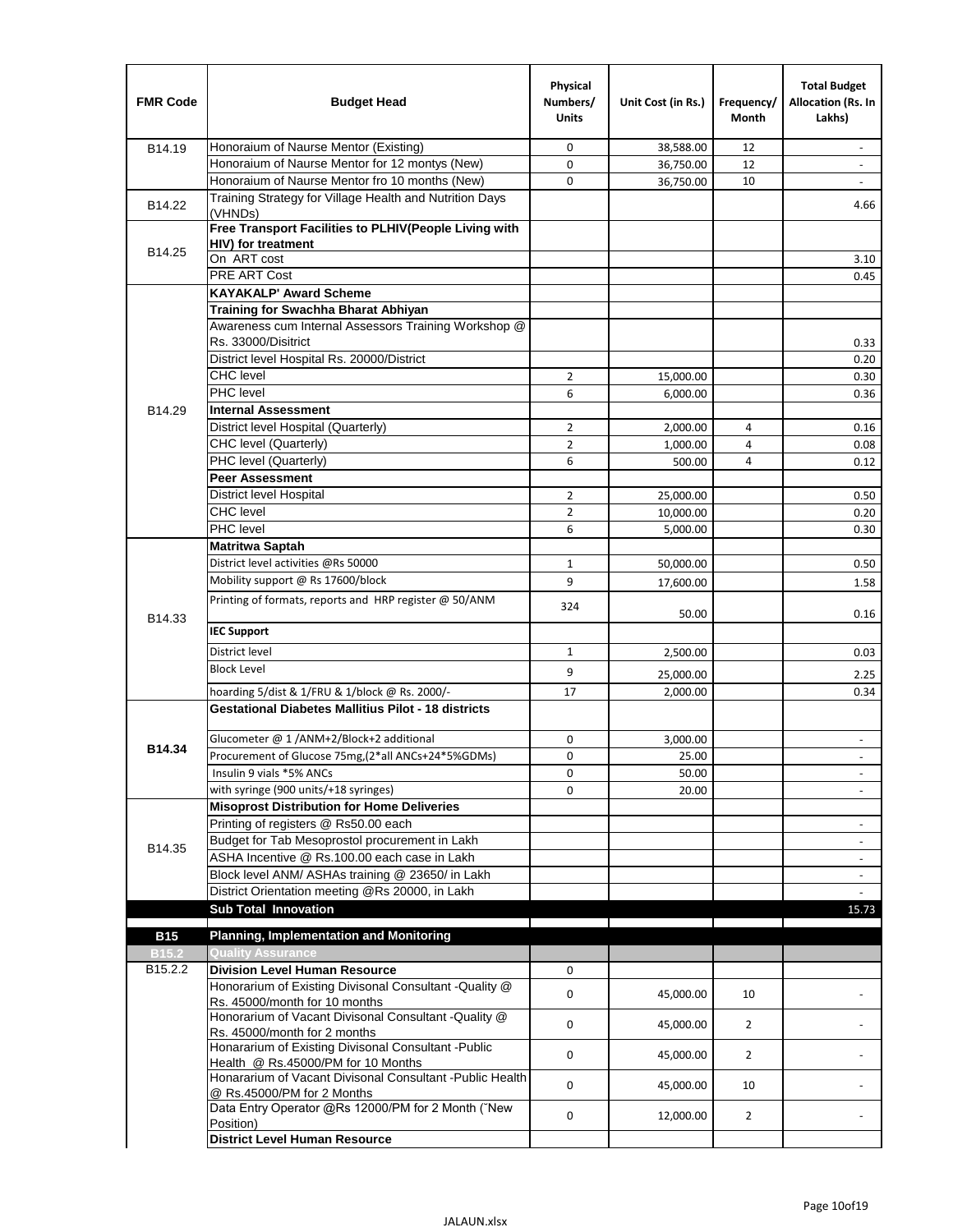| <b>FMR Code</b>         | <b>Budget Head</b>                                                                                | Physical<br>Numbers/<br><b>Units</b> | Unit Cost (in Rs.) | Frequency/<br><b>Month</b> | <b>Total Budget</b><br>Allocation (Rs. In<br>Lakhs) |
|-------------------------|---------------------------------------------------------------------------------------------------|--------------------------------------|--------------------|----------------------------|-----------------------------------------------------|
|                         | Honorarium of Existing District Consultant -Quality @ Rs.<br>40000/month for 10 months            | $\mathbf{1}$                         | 40,000.00          | 10                         | 4.00                                                |
|                         | Honorarium of Vacant District Consultant -Quality @ Rs.<br>40000/month for 2 months               | $\mathbf 0$                          | 40,000.00          | $\overline{2}$             |                                                     |
|                         | Honararium of Existing Hospital Quality Manager @<br>Rs.35000/PM for 10 Months                    | $\mathbf{1}$                         | 35,000.00          | 10                         | 3.50                                                |
|                         | Honararium of Vacant Hospital Quality Manager @<br>Rs.35000/PM for 2 Months                       | $\mathbf 0$                          | 35,000.00          | $\overline{2}$             |                                                     |
|                         | Data Entry Operator @ Rs 12000/PM for 2 Month ("New<br>Position)                                  | $\mathbf{1}$                         | 12,000.00          | $\overline{2}$             | 0.24                                                |
| B15.2.4                 | <b>Review meetings</b>                                                                            |                                      |                    |                            |                                                     |
| B <sub>15.2</sub> .4.2  | Division                                                                                          | 0                                    | 5,000.00           |                            |                                                     |
|                         | <b>District</b>                                                                                   | $\overline{2}$                       | 2,000.00           |                            | 0.04                                                |
|                         | Monitoring and Supportive Supervision Visits-Divisional<br>QUA (10 visits per month) for 6 months | $\mathbf 0$                          | 1,800.00           |                            |                                                     |
| B15.2.5.2               | Monitoring and Supportive Supervision Visits-District<br>QUA (10 visits per month) for 6 months   | 60                                   | 1,200.00           |                            | 0.72                                                |
|                         | <b>Office Equipments-District &amp; Division</b>                                                  |                                      |                    |                            |                                                     |
|                         | <b>Division Level</b>                                                                             |                                      |                    |                            |                                                     |
|                         | Office Equipment @ Rs.3.5 Lac/Division                                                            |                                      |                    |                            | $\overline{\phantom{a}}$                            |
| B15.2.5.5               | Operational cost @ Rs.17000/-PM for 10 Month                                                      |                                      |                    |                            | $\pmb{0}$                                           |
|                         | <b>District Level</b>                                                                             |                                      |                    |                            |                                                     |
|                         | Office Equipment @ Rs.3.5 Lac/District                                                            | 0                                    | 350,000.00         | 1                          | $\blacksquare$                                      |
|                         | Operational cost @ Rs.14000/-PM for 10 Month                                                      | $1\,$                                | 14,000.00          | 10                         | 1.40                                                |
| B15.2.5.6               | <b>Operational Cost for District Hospitals</b>                                                    | $\mathbf{1}$                         | 2,000.00           |                            | 0.02                                                |
|                         | <b>Sub Total Quality Assurance</b>                                                                |                                      |                    |                            | 9.92                                                |
|                         |                                                                                                   |                                      |                    |                            |                                                     |
| B15.3<br>B15.3.1        | <b>Monitoring and Evaluation</b><br><b>HMIS</b>                                                   |                                      |                    |                            |                                                     |
| B15.3.1.2               | Data Entry Operators at Block level                                                               |                                      |                    |                            | 13.75                                               |
| B15.3.1.3.1             | HR and Infrastructure for 100% service updation on<br><b>HMIS/MCTS Portal</b>                     |                                      |                    |                            | 1.89                                                |
| B <sub>15.3.1.5.2</sub> | Mobility Support for HMIS & MCTS at District level                                                |                                      |                    |                            | 0.32                                                |
| B15.3.1.6               | Printing of HMIS Formats                                                                          |                                      |                    |                            | 0.54                                                |
| B15.3.2.2               | Printing of MCTS follow-up formats/ services due list/ work<br>plan                               |                                      |                    |                            | 0.46                                                |
| B15.3.2.7               | Internet Connectivity through LAN / data card                                                     |                                      |                    |                            | 0.84                                                |
| B15.3.2.8               | Procurement & Installation of VSAT (Capex)                                                        |                                      |                    |                            | 1.44                                                |
| B15.3.2.12              | Other office expenditure                                                                          |                                      |                    |                            | 1.86                                                |
| B15.3.2.13              | Printing of RCH Registers                                                                         |                                      |                    |                            | 0.47                                                |
|                         | <b>Sub Total of HMIS</b>                                                                          |                                      |                    |                            | 21.59                                               |
| <b>B.16</b>             | <b>PROCUREMENT</b>                                                                                |                                      |                    |                            |                                                     |
| B16.1                   | <b>Procurement of Equipment</b>                                                                   |                                      |                    |                            |                                                     |
|                         | <b>Equipments for Blood Banks/ BSUs</b>                                                           |                                      |                    |                            |                                                     |
| B16.1.1.1               | Equipments For Blood banks/ BCSUs                                                                 |                                      |                    |                            | 0                                                   |
| B16.1.2                 | <b>Equipments For BSUs</b>                                                                        |                                      |                    |                            | 0                                                   |
|                         | Procurement of equipment: CH<br>Procurement of NRC Computer/Printer/UPS/Data Card @               |                                      |                    |                            |                                                     |
| B16.1.2.7               | Rs. 60000/NRC                                                                                     | $\mathbf{1}$                         | 60,000.00          | 0                          | 0.60                                                |
| B16.1.2.8               | Procurement of Computer/Printer/UPS/Data Card -SNCUs                                              |                                      |                    |                            |                                                     |
|                         | for VJB Female Hospital Lucknow<br>Procurement of Equipments for SNCUs for VAB Female             |                                      |                    |                            | 0                                                   |
| B16.1.2.9               | Hospital lucknow                                                                                  |                                      |                    |                            | $\mathbf 0$                                         |
| B16.1.6                 | <b>Equipments for RKSK &amp; RBSK</b>                                                             |                                      |                    |                            |                                                     |
| B16.1.6.1               | <b>Equipments for AFHCs</b>                                                                       | 0                                    | 7,000.00           | $\mathbf{1}$               | ÷,                                                  |
|                         | <b>Equipment for Mobile health teams</b>                                                          | 0                                    |                    |                            |                                                     |
| B16.1.6.3.1             | No. of Vision Chart                                                                               | 36                                   | 700                |                            | 0.25                                                |
| *                       | (2 chart per team)<br>No. of weighing scale (1 per team)                                          | 18                                   | 1000               |                            | 0.18                                                |
|                         | No. of height scale standing (1 per team)                                                         | 18                                   | 10000              |                            | 1.80                                                |
| <b>B.16.2</b>           | <b>Procurement of Drugs</b>                                                                       |                                      |                    |                            |                                                     |
| B.16.2.2.2              | Procurement of drugs under child health (Vitamin A for                                            | 8592                                 | 58.00              |                            | 4.98                                                |
|                         | BSPM) No. of Bottles                                                                              |                                      |                    |                            |                                                     |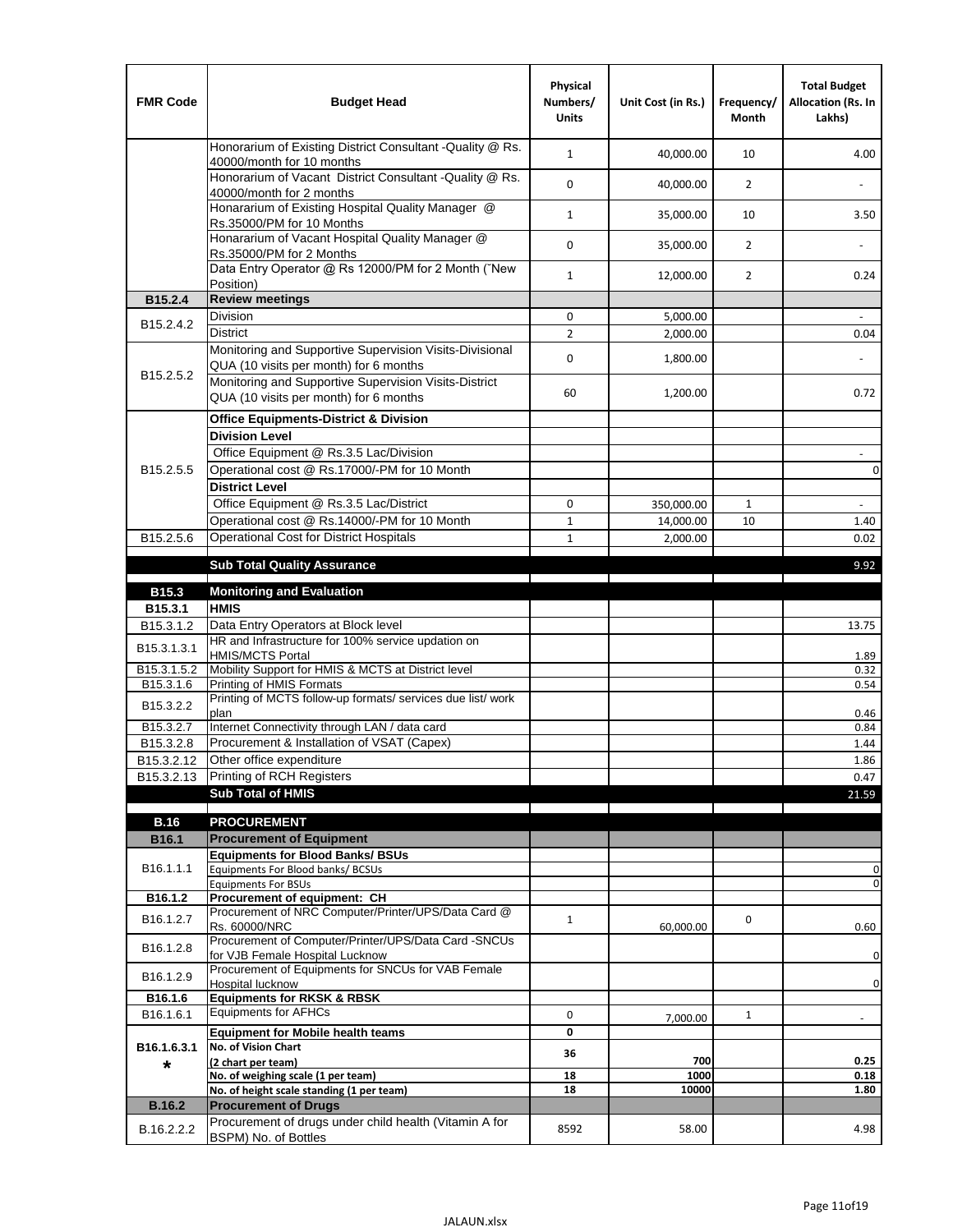| <b>FMR Code</b>               | <b>Budget Head</b>                                                                   | Physical<br>Numbers/<br>Units | Unit Cost (in Rs.) | Frequency/<br>Month | <b>Total Budget</b><br>Allocation (Rs. In<br>Lakhs) |
|-------------------------------|--------------------------------------------------------------------------------------|-------------------------------|--------------------|---------------------|-----------------------------------------------------|
| B.16.2.4                      | <b>Supplies for IMEP</b>                                                             |                               |                    |                     |                                                     |
| B.16.2.4.1                    | Biomedical waste management - District level                                         |                               |                    |                     | 14.45                                               |
| B.16.2.4.2                    | Biomedical waste management - CHC/PHC level                                          | 7                             | 13,109.00          | 12                  | 11.01                                               |
| B.16.2.4.3                    | Cleaning/washing, house-keeping and laundry<br>management - District level           |                               |                    |                     | 54.82                                               |
| B.16.2.4.4                    | Cleaning/washing, house-keeping and laundry<br>management - CHC/PHC level            |                               |                    |                     | 13.82                                               |
| B.16.2.4.7                    | Cleanliness of Sub Centers for 6 months                                              | 277                           | 500.00             | 6                   | 8.31                                                |
| B.16.2.5.2                    | Replenishment of ASHA Drug Kit<br>@300/ Working ASHA                                 |                               |                    |                     | 3.73                                                |
| B.16.2.6                      | <b>National Iron Plus Initiative (Drugs&amp;Supplies)</b>                            |                               |                    |                     |                                                     |
| B.16.2.6.1                    | Children (6m - 60months)                                                             |                               |                    |                     |                                                     |
| B.16.2.6.1.a                  | IFA Syrup (@Rs7.99paisa/50mlBottel)                                                  | 203437                        | 7.99               |                     | 16.25                                               |
| B.16.2.6.2                    | Children 5 - 10 years                                                                |                               |                    |                     |                                                     |
| B.16.2.6.2.a                  | IFA tablet small Pink (45mg) @ Rs. 0.182 per tablet, 32 tablet per<br>child)         | 60502                         | 5.82               |                     | 3.52                                                |
| B.16.2.6.2.b                  | <b>Albendazole Tablets</b>                                                           | 71761                         | 0.78               | 2                   | 1.12                                                |
| B.16.2.6.3                    | <b>WIFS (10-19 years)</b>                                                            |                               |                    |                     |                                                     |
| B.16.2.6.3.a                  | IFA Tablet large blue 100 mg tablet @ Rs. 1.41 per 10 tablet for 12<br>months        | 110547                        | 7.33               |                     | 8.10                                                |
|                               | <b>Albendazole Tablets</b>                                                           |                               |                    |                     |                                                     |
| B.16.2.6.3.b                  | For Adolescent Girls and boys (School going)                                         | 63927                         | 0.78               | $\overline{2}$      | 1.00                                                |
|                               | For Adolescent Girls (out of School)                                                 | 46620                         | 0.78               | $\overline{2}$      | 0.73                                                |
| B.16.2.7                      | Drugs & supplies for RBSK<br>Medicine for Mobile health team                         |                               |                    |                     |                                                     |
| B.16.2.7.1<br><b>B.16.2.8</b> | Drugs & supplies for AYUSH                                                           | 18                            | 5,000.00           |                     | 0.90                                                |
|                               | Blood Bags for 93 functional Blood Bank                                              | 30                            | 100,000.00         |                     | 30.00                                               |
| B.16.2.10                     |                                                                                      |                               |                    |                     | 0.35                                                |
|                               | For Diagnostics Kits for 93 functional blood bank<br><b>Sub Total of Procurement</b> |                               |                    |                     | 0.95<br>176.88                                      |
|                               |                                                                                      |                               |                    |                     |                                                     |
| <b>B.18</b>                   | <b>New Initiatives/ Strategic Interventions</b>                                      |                               |                    |                     |                                                     |
| <b>B.18.2</b>                 | <b>Ca Cx Screening</b>                                                               |                               |                    |                     | 8.8                                                 |
|                               | 7+ Strategy                                                                          |                               |                    |                     |                                                     |
|                               | <b>Family Planning</b>                                                               |                               |                    |                     |                                                     |
| B18.4                         | No of District Level Govt. COT @ Rs.30000/month for 12<br>month                      | 0                             | 30,000.00          | 12                  |                                                     |
|                               | Extra Incentive for Interval Sterilization @ Rs.260/case                             | 0                             |                    |                     |                                                     |
|                               |                                                                                      |                               | 260.00             |                     |                                                     |
|                               | Extra Incentive for NSV @ Rs.310/- case                                              | 0                             | 310.00             |                     |                                                     |
|                               | <b>Sub Total of New Innitiatives</b>                                                 |                               |                    |                     | 8.80                                                |
|                               |                                                                                      |                               |                    |                     |                                                     |
| <b>B22</b>                    | <b>Support Services</b><br><b>Support Strengthening NVBDCP</b>                       |                               |                    |                     |                                                     |
|                               | Honorarium of Staff-At BRD Medical College                                           |                               |                    |                     |                                                     |
| B22.3                         | Honorarium of Staff for 100 Bedded JE/AES Ward -At                                   |                               |                    |                     | 0                                                   |
|                               | <b>BRD Medical College</b><br>Increament of Existing HR Catculated @ 5%              |                               |                    |                     | 0                                                   |
|                               |                                                                                      |                               |                    |                     | 0                                                   |
|                               | <b>Sub of Support Serveces</b>                                                       |                               |                    |                     |                                                     |
|                               |                                                                                      |                               |                    |                     |                                                     |
| <b>B.23</b>                   | Other Expenditures (Power Backup, Convergence etc)                                   |                               |                    |                     |                                                     |
| B.23.1                        | POL for Generators - District level Hospitals                                        | $\overline{2}$                | 35,000.00          | 12                  | 8.40                                                |
| B.23.2                        | POL for Generators - CHCs/PHCs                                                       | 9                             | 17,500.00          | 12                  | 18.90                                               |
|                               | <b>Sub Total of Power Backup</b>                                                     |                               |                    |                     | 27.30                                               |
|                               |                                                                                      |                               |                    |                     |                                                     |
| <b>B.24</b>                   | <b>Collaboration with Medical Colleges and Knowledge</b><br>partners                 |                               |                    |                     |                                                     |
|                               |                                                                                      |                               |                    |                     |                                                     |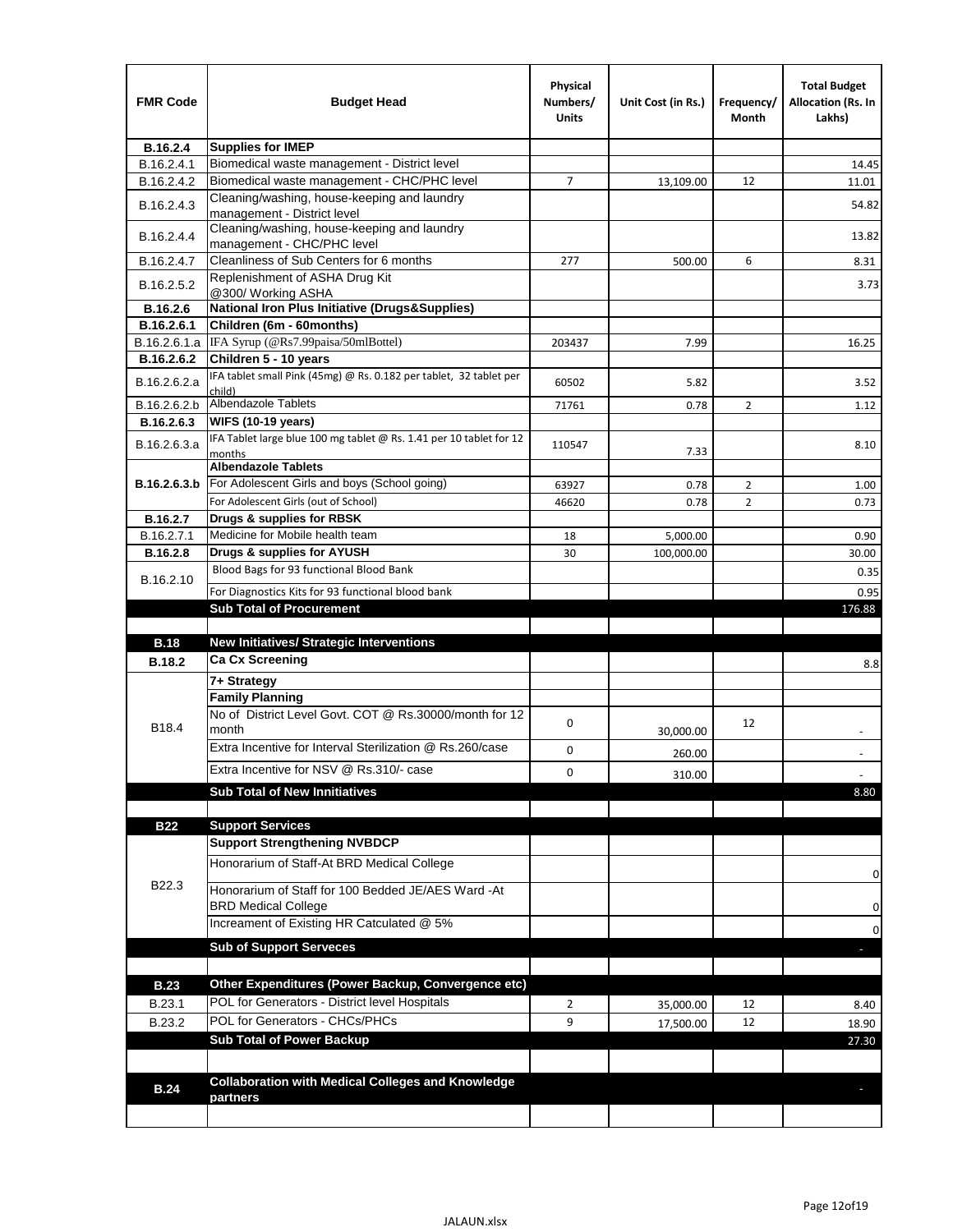| <b>FMR Code</b>   | <b>Budget Head</b>                                                                                       | Physical<br>Numbers/<br><b>Units</b> | Unit Cost (in Rs.) | Frequency/<br>Month | <b>Total Budget</b><br>Allocation (Rs. In<br>Lakhs) |
|-------------------|----------------------------------------------------------------------------------------------------------|--------------------------------------|--------------------|---------------------|-----------------------------------------------------|
| <b>B.25</b>       | National Programme for Prevention and control of                                                         |                                      |                    |                     |                                                     |
| B.25.1            | deafness<br><b>Recurring Grant-in-aid</b>                                                                |                                      |                    |                     |                                                     |
| B.25.1.3          | <b>Manpower at District level</b>                                                                        |                                      |                    |                     |                                                     |
| B.25.1.3.a        | ENT Surgeon @Rs.80,000/-pm                                                                               | 0                                    |                    |                     |                                                     |
| B.25.1.3.b        | Audiologist@Rs.30,000/-pm                                                                                | 0                                    |                    |                     |                                                     |
| B.25.1.3.c        | Audiometric Assistant@Rs.15,000/-pm                                                                      | 0                                    |                    |                     |                                                     |
| B.25.1.3.d        | Instructor for Hearing Impaired Children @Rs.15,000/-pm                                                  | 0                                    |                    |                     |                                                     |
| B.25.2            | Non recurring Grant-in-aid                                                                               |                                      |                    |                     |                                                     |
| B.25.2.1          | Training@Rs.10 lakh/ Distt. for 7 level training                                                         | 0                                    |                    |                     |                                                     |
| B.25.2.1.b        | District Hospital @Rs.20 lakh/Distt.                                                                     | 0                                    |                    |                     |                                                     |
| B.25.2.1.c        | CHC/Sub-Divisional Hospital @Rs.50,000/- Kit                                                             | 0                                    |                    |                     |                                                     |
| B.25.2.1.d        | PHC@RS.15,000/- kit                                                                                      | 0                                    |                    |                     |                                                     |
|                   |                                                                                                          |                                      |                    |                     |                                                     |
|                   | National Programme for Prevention and control of                                                         |                                      |                    |                     |                                                     |
|                   | deafness                                                                                                 |                                      |                    |                     |                                                     |
|                   | National Programme for Prevention and Control of                                                         |                                      |                    |                     |                                                     |
| <b>B.29</b>       | <b>Flurosis</b>                                                                                          |                                      |                    |                     |                                                     |
| B.29.2.1          | Honorarium of Consultant                                                                                 | 0                                    | 40,000.00          | 6                   |                                                     |
|                   | Honorarium of Lab Technician                                                                             | 0                                    | 11,000.00          | 6                   |                                                     |
| B.29.2.2          | Health Education and Publicity                                                                           |                                      |                    |                     |                                                     |
|                   |                                                                                                          |                                      |                    |                     |                                                     |
| B.29.2.4          | Medical Management including treatment Surgery and                                                       |                                      |                    |                     |                                                     |
|                   | rehab-supplumetation of vitamins & minrals                                                               |                                      |                    |                     |                                                     |
|                   | <b>Sub Total of Flurisis</b>                                                                             |                                      |                    |                     | ь                                                   |
|                   |                                                                                                          |                                      |                    |                     |                                                     |
|                   | <b>Total of Mission Flexipool</b>                                                                        |                                      |                    |                     | 802.06                                              |
|                   |                                                                                                          |                                      |                    |                     |                                                     |
|                   |                                                                                                          |                                      |                    |                     |                                                     |
|                   |                                                                                                          |                                      |                    |                     |                                                     |
| C                 | <b>IMMUNISATION</b>                                                                                      |                                      |                    |                     |                                                     |
| C.1               | RI strengthening project (Review meeting, Mobility<br>support, Outreach services etc)                    |                                      |                    |                     |                                                     |
| C.1.a             | Mobility Support for supervision for distict level officers.                                             | 1                                    | 250,000.00         |                     | 2.50                                                |
|                   | Printing and dissemination of Immunization cards, tally                                                  |                                      |                    |                     |                                                     |
| C.1.c             | sheets, monitoring forms etc.                                                                            | 45571                                | 10.00              |                     | 4.56                                                |
|                   | Quarterly review meetings exclusive for RI at district level                                             | 36                                   | 500.00             |                     | 0.18                                                |
| C.1.e             | with Block MOs, CDPO, and other stake holders                                                            |                                      |                    |                     |                                                     |
| C.1.f             | Quarterly review meetings exclusive for RI at block                                                      | 5320                                 | 75.00              |                     | 3.99                                                |
|                   | Focus on slum & underserved areas in urban<br>areas/alternative vaccinator for slums (only where regular |                                      |                    |                     |                                                     |
| C.1.g             | ANM under NUHM not engaged) Rs. 450/- per session for                                                    | 60                                   | 2,100.00           |                     | 1.26                                                |
|                   | 4 session and Rs. 300/- contingency.                                                                     |                                      |                    |                     |                                                     |
| C.1.h             | Mobilization of children through ASHA or other mobilizers                                                | 18840                                | 150.00             |                     | 28.26                                               |
|                   |                                                                                                          | 3768                                 | 150.00             |                     | 5.65                                                |
| C.1.i<br>$C.1$ .j | Alternative vaccine delivery in hard to reach areas<br>Alternative Vaccine Deliery in other areas        | 15072                                | 75.00              |                     | 11.30                                               |
| C.1.k             | To develop microplan at sub-centre level                                                                 | 286                                  | 100.00             |                     | 0.29                                                |
| C.1.1             | For consolidation of micro plans at block level/PHC @ Rs.                                                |                                      |                    |                     | 0.11                                                |
|                   | 1000/- and District level @ Rs.2000/-                                                                    |                                      |                    |                     |                                                     |
| C.1.m             | POL for vaccine delivery from State to district and from                                                 | $\mathbf{1}$                         | 150,000.00         |                     | 1.50                                                |
|                   | district to PHC/CHCs<br>Consumables for computer including provision for internet                        |                                      |                    |                     |                                                     |
| C.1.n             | access                                                                                                   | $\mathbf{1}$                         | 400.00             | 12                  | 0.05                                                |
| C.1.o             | Red/Black plastic bags etc.                                                                              | 18840                                | 6.00               |                     | 1.13                                                |
| C.1.p             | Hub Cutter/Bleach/Hypochlorite solution/ Twin bucket @<br>Rs. 1200/- for 2 Buckets                       | 13                                   | 1,200.00           |                     | 0.16                                                |
| C.1.q             | <b>Safety Pits</b><br><b>State specific requirement</b>                                                  | 12                                   | 5,250.00           |                     | 0.63                                                |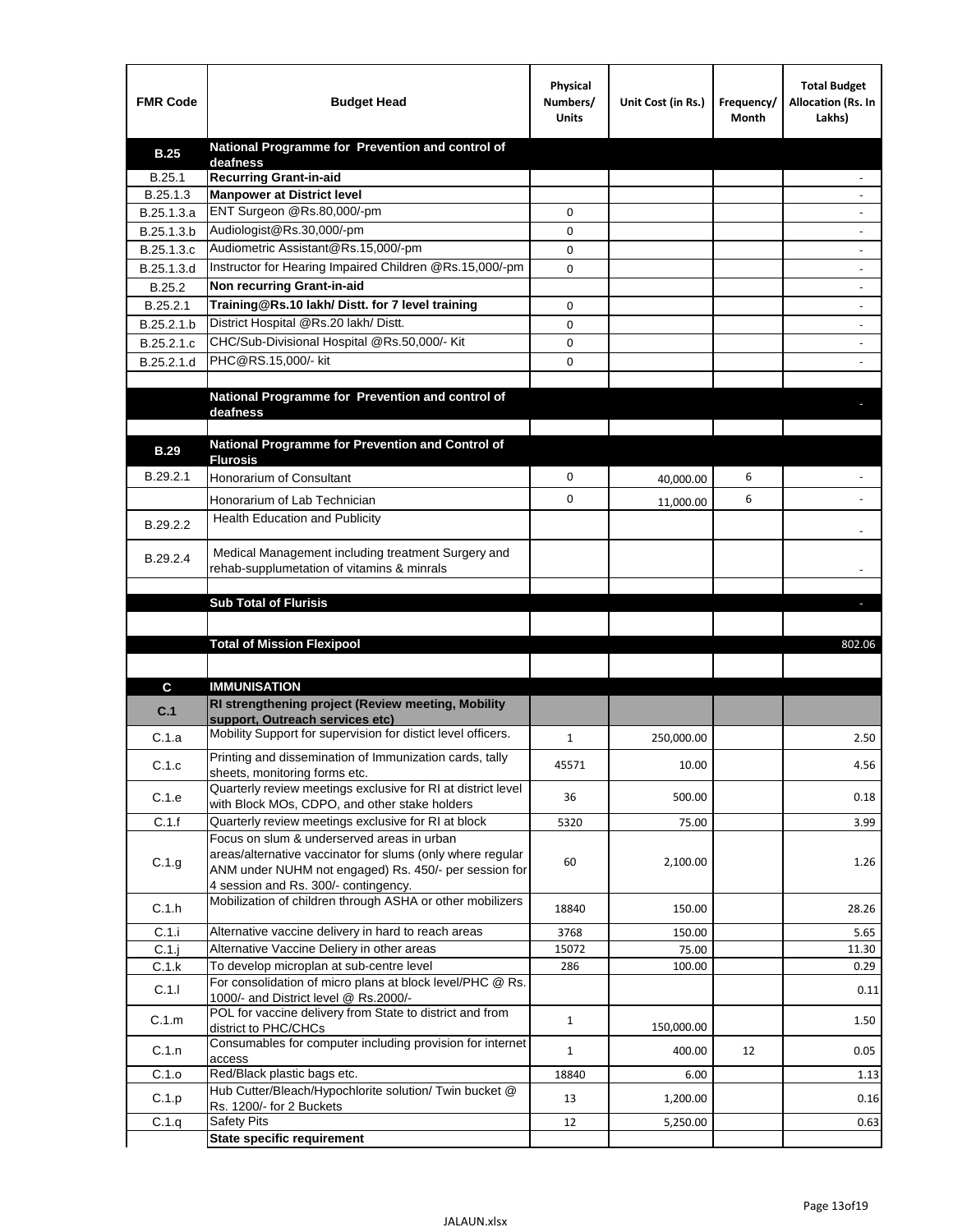| <b>FMR Code</b> | <b>Budget Head</b>                                                                                                                                                              | Physical<br>Numbers/<br><b>Units</b> | Unit Cost (in Rs.) | Frequency/<br>Month | <b>Total Budget</b><br><b>Allocation (Rs. In</b><br>Lakhs) |
|-----------------|---------------------------------------------------------------------------------------------------------------------------------------------------------------------------------|--------------------------------------|--------------------|---------------------|------------------------------------------------------------|
|                 | Funds for annual maintenance operation of WIC/WIF at<br>state and division level                                                                                                | $\mathbf 0$                          | 40,000.00          |                     | 0.00                                                       |
|                 | Electricity bill for WIC/WIF at state and division level                                                                                                                        | $\mathbf 0$                          | 100,000.00         |                     | 0.00                                                       |
| C.1.r           | POL for generators & operational expenses at divisional                                                                                                                         | $\mathbf 0$                          | 200,000.00         |                     | 0.00                                                       |
|                 | vaccine storage and state vaccine store                                                                                                                                         |                                      |                    |                     |                                                            |
|                 | POL for generators & operational expenses at district<br>level vaccine storage points and other cold chain points                                                               | $\mathbf{1}$                         | 120,000.00         |                     | 1.20                                                       |
|                 | <b>AEFI Kits</b>                                                                                                                                                                |                                      |                    |                     | 0.11                                                       |
| C.1.s           | Teeka Express Operational Cost                                                                                                                                                  |                                      |                    |                     |                                                            |
| C.2             | <b>Salary of Contractual Staffs</b>                                                                                                                                             |                                      |                    |                     |                                                            |
| C.2.2           | Honorarium for Computer Assistants support for District<br>level                                                                                                                | $\mathbf{1}$                         | 12,127.00          | 12                  | 1.46                                                       |
| C.3             | <b>Training under Immunisation</b>                                                                                                                                              |                                      |                    |                     |                                                            |
|                 | District level Orientation training including Hep B, Measles                                                                                                                    |                                      |                    |                     |                                                            |
| C.3.1           | & JE(wherever required) for 2 days ANM, Multi Purpose<br>Health Worker (Male), LHV, Health Assistant<br>(Male/Female), Nurse MidWives, BEEs & other staff (as<br>per RCH norms) | $\overline{2}$                       | 46,200.00          |                     | 0.92                                                       |
| C.3.2           | Three day training including Hep B, Measles & JE<br>(wherever required) of Medical Officers of RI using<br>revised MO training module)                                          | $\mathbf 0$                          | 65,600.00          |                     | 0.00                                                       |
| C.3.4           | Two days cold chain handlers training for block level cold<br>chain hadlers by State and district cold chain officers                                                           | 0.00                                 |                    |                     | 0.23                                                       |
| C.3.5           | One day training of block level data handlers by DIOs and<br>District cold chain officer                                                                                        | 10                                   | 500.00             |                     | 0.05                                                       |
|                 | <b>Cold chain maintenance</b>                                                                                                                                                   |                                      |                    |                     |                                                            |
| C.4             | Cold chain maintenance for CHC/PHC @ Rs. 750/- per<br>unit                                                                                                                      | 12                                   | 750.00             |                     | 0.09                                                       |
|                 | Cold chain maintenance for District level @ Rs. 15000/-<br>per district                                                                                                         | $\mathbf{1}$                         | 15,000.00          |                     | 0.15                                                       |
| C.5             | <b>ASHA Incentive</b>                                                                                                                                                           | 35976.2467                           | 150                |                     | 53.96437                                                   |
|                 | Mobility support for outreach areas for 25 disdtricts                                                                                                                           |                                      |                    |                     |                                                            |
|                 | Mobility support for HRG/ construction sites                                                                                                                                    |                                      |                    |                     |                                                            |
|                 | Sub Total of RI                                                                                                                                                                 |                                      |                    |                     | 119.73861                                                  |
| D               | <b>National Iodine Deficiency Disorders Control</b>                                                                                                                             |                                      |                    |                     |                                                            |
|                 | Programme (NIDDCP)                                                                                                                                                              |                                      |                    |                     |                                                            |
| D.3             | <b>Health Education and Publicity</b>                                                                                                                                           |                                      |                    |                     | 0.10                                                       |
|                 | <b>GRAND TOTAL (A+B+C+D)</b>                                                                                                                                                    |                                      |                    |                     | 2.420.49                                                   |
|                 |                                                                                                                                                                                 |                                      |                    |                     |                                                            |
|                 | <b>National Disease Control Programme (NDCP)</b>                                                                                                                                |                                      |                    |                     |                                                            |
|                 |                                                                                                                                                                                 |                                      |                    |                     |                                                            |
| Е               | <b>INTEGRATED DISEASE SURVEILLANCE</b>                                                                                                                                          |                                      |                    |                     |                                                            |
| E.1             | <b>PROGRAMME (IDSP)</b><br><b>REMUNERATION FOR CONTRACTUAL HUMAN</b><br><b>RESOURCE</b>                                                                                         |                                      |                    |                     |                                                            |
| E.1.9           | District Epidemiologists                                                                                                                                                        |                                      |                    |                     | 6.30                                                       |
| E.1.10          | District Microbiologist at District labs                                                                                                                                        |                                      |                    |                     |                                                            |
| E.1.11          | District Data Manager                                                                                                                                                           |                                      |                    |                     | 2.56                                                       |
| E.1.12          | Data Entry Operator*<br>Others if any (pl specify)                                                                                                                              |                                      |                    |                     | 1.51                                                       |
| E.1.13<br>E.2   | <b>TRAINING</b>                                                                                                                                                                 |                                      |                    |                     | $\omega$                                                   |
|                 | Training at State/District Level (1 batch = 20                                                                                                                                  |                                      |                    |                     |                                                            |
|                 | participants)                                                                                                                                                                   |                                      |                    |                     |                                                            |
| E.2.3           | Hospital Pharmacists/Nurses Training (1 day)                                                                                                                                    |                                      |                    |                     |                                                            |
| E.3             | <b>LABORATORY SUPPORT</b>                                                                                                                                                       |                                      |                    |                     |                                                            |
|                 | <b>District Public Health Laboratory Strengthening</b>                                                                                                                          |                                      |                    |                     |                                                            |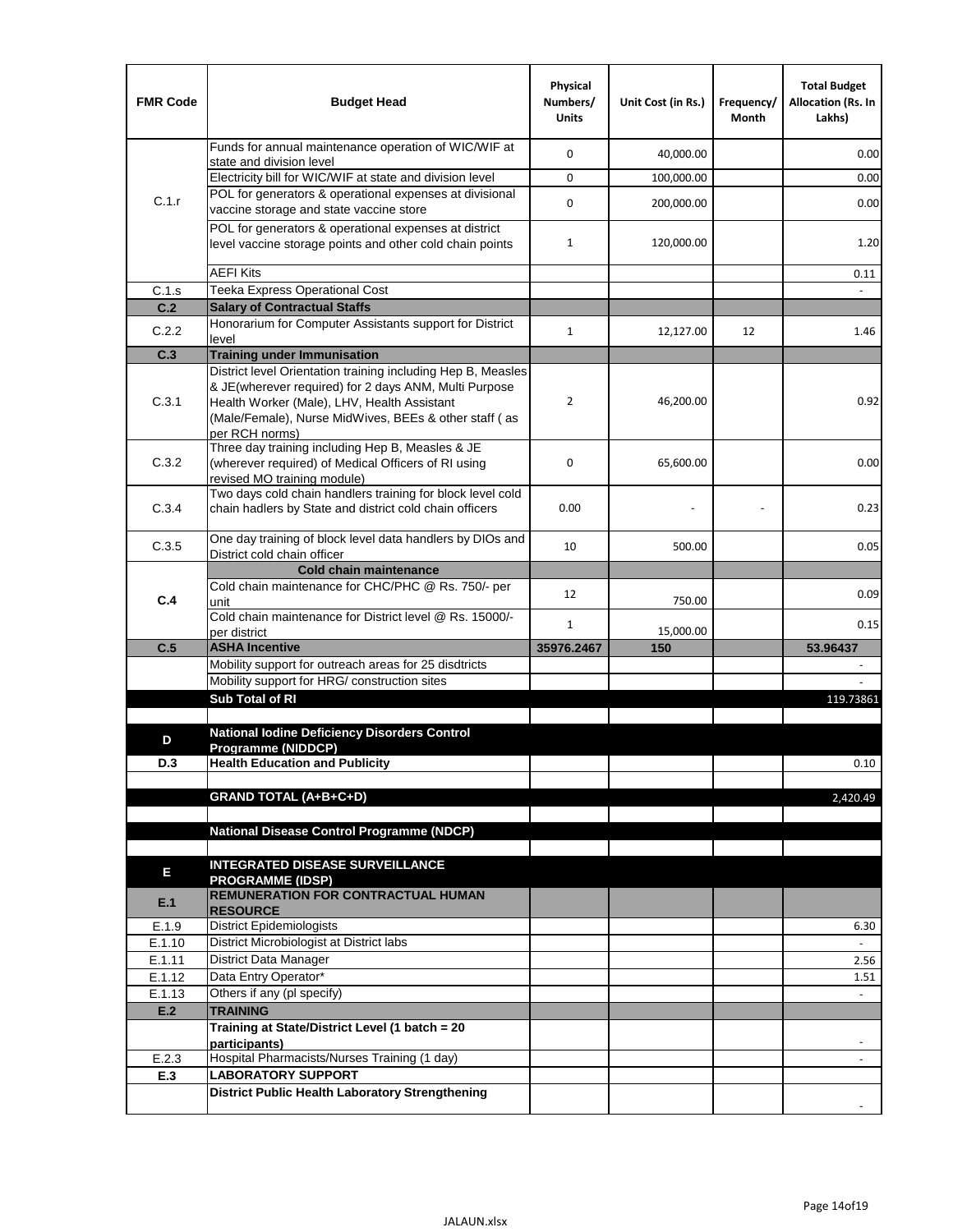| <b>FMR Code</b>       | <b>Budget Head</b>                                                                                                                                                                                                                                | Physical<br>Numbers/<br><b>Units</b> | Unit Cost (in Rs.) | Frequency/<br><b>Month</b> | <b>Total Budget</b><br>Allocation (Rs. In<br>Lakhs) |
|-----------------------|---------------------------------------------------------------------------------------------------------------------------------------------------------------------------------------------------------------------------------------------------|--------------------------------------|--------------------|----------------------------|-----------------------------------------------------|
| E.3.5                 | Expenses on account of consumables, operating<br>expenses, office expenses, transport of samples,<br>miscellaneous etc.                                                                                                                           |                                      |                    |                            |                                                     |
| E.4                   | <b>OPERATIONAL COSTS</b>                                                                                                                                                                                                                          |                                      |                    |                            |                                                     |
| E.4.1                 | MOBILITY: Travel Cost, POL, mobility cost at SSU & DSU                                                                                                                                                                                            |                                      |                    |                            |                                                     |
|                       | on need basis                                                                                                                                                                                                                                     |                                      |                    |                            | 0.70                                                |
| E.4.2                 | Office expenses on telephone, fax, Broadband Expenses,<br>Weekly Alert Bulletin/Annual Disease Surveillance report,<br>minor repairs and AMC of IT/office equipment supplied<br>under IDSP, Meetings and other miscellenious<br>expenditures etc. |                                      |                    |                            | 1.55                                                |
|                       | Sub Total of IDSP                                                                                                                                                                                                                                 |                                      |                    |                            | 12.62                                               |
|                       |                                                                                                                                                                                                                                                   |                                      |                    |                            |                                                     |
| F                     | <b>NVBDCP</b>                                                                                                                                                                                                                                     |                                      |                    |                            |                                                     |
|                       |                                                                                                                                                                                                                                                   |                                      |                    |                            |                                                     |
| F.1.1                 | <b>Malaria</b>                                                                                                                                                                                                                                    |                                      |                    |                            |                                                     |
| F.1.1.a               | <b>Contractual Payments</b>                                                                                                                                                                                                                       |                                      |                    |                            |                                                     |
| F.1.1.a.i             | <b>MPW</b> contractual<br>District VBD Consultant 18 nos. (Non-Project States) @ Rs                                                                                                                                                               |                                      |                    |                            |                                                     |
| F.1.1.a.iv            | 22895 pm.for 6 months (Rs 1.37 lakhs per consulatant per<br>year)                                                                                                                                                                                 |                                      |                    |                            | 1.37                                                |
|                       | VBD Consultant 1 no. (preferably entomologist) @ Rs 22500                                                                                                                                                                                         |                                      |                    |                            |                                                     |
| F.1.1.a.vii           | p.m. for 6 months                                                                                                                                                                                                                                 |                                      |                    |                            |                                                     |
| F.1.1.b               | <b>ASHA Incentive</b>                                                                                                                                                                                                                             |                                      |                    |                            | 0.15                                                |
| F.1.1.c               | <b>Operational Cost</b>                                                                                                                                                                                                                           |                                      |                    |                            |                                                     |
| $F.1.1.c.$ ii         | Operational cost for IRS                                                                                                                                                                                                                          |                                      |                    |                            | 0.20                                                |
| F.1.1.e<br>F.1.1.f    | <b>IEC/BCC</b><br>PPP / NGO and Intersectoral Convergence                                                                                                                                                                                         |                                      |                    |                            | 1.46<br>$\mathbb{L}$                                |
| F.1.1.g               | <b>Training / Capacity Building</b>                                                                                                                                                                                                               |                                      |                    |                            | 1.10                                                |
| F.1.1.h               | <b>Zonal Entomological units</b>                                                                                                                                                                                                                  |                                      |                    |                            |                                                     |
|                       |                                                                                                                                                                                                                                                   |                                      |                    |                            |                                                     |
|                       | <b>Sub total of Malaria</b>                                                                                                                                                                                                                       |                                      |                    |                            | 4.29                                                |
|                       |                                                                                                                                                                                                                                                   |                                      |                    |                            |                                                     |
| F.1.2                 | Dengue & Chikungunya                                                                                                                                                                                                                              |                                      |                    |                            |                                                     |
| F.1.2.a<br>F.1.2.a(i) | Strengthening surveillance (As per GOI approval)<br>Apex Referral Labs recurrent                                                                                                                                                                  |                                      |                    |                            |                                                     |
| F.1.2.a(ii)           | Sentinel surveillance Hospital recurrent                                                                                                                                                                                                          |                                      |                    |                            | $\sim$                                              |
|                       | Vector Control, environmental management & fogging                                                                                                                                                                                                |                                      |                    |                            |                                                     |
| F.1.2.f               | machine                                                                                                                                                                                                                                           |                                      |                    |                            |                                                     |
|                       | Dengue & Chikungunya                                                                                                                                                                                                                              |                                      |                    |                            |                                                     |
|                       |                                                                                                                                                                                                                                                   |                                      |                    |                            |                                                     |
| F.1.4                 | <b>Lymphatic Filariasis</b><br>State Task Force, State Technical Advisory Committee meeting,                                                                                                                                                      |                                      |                    |                            |                                                     |
|                       | printing of forms/registers, mobility support, district                                                                                                                                                                                           |                                      |                    |                            |                                                     |
|                       | coordination meeting, sensitization of media etc., morbidity                                                                                                                                                                                      |                                      |                    |                            |                                                     |
| F.1.4.a               | management, monitoring & supervision and mobility support                                                                                                                                                                                         |                                      |                    |                            |                                                     |
|                       | for Rapid Response Team and contingency support<br>(16)                                                                                                                                                                                           |                                      |                    |                            |                                                     |
|                       | districts only)                                                                                                                                                                                                                                   |                                      |                    |                            |                                                     |
| F.1.4.b               | Microfilaria Survey (16 districts only)                                                                                                                                                                                                           |                                      |                    |                            |                                                     |
| F.1.4.c               | Monitoring & Evaluation (Post MDA assessment by medical<br>colleges (Govt. & private)/ICMR institutions ) (16 districts only)                                                                                                                     |                                      |                    |                            |                                                     |
|                       | Training/sensitization of district level officers on ELF and drug                                                                                                                                                                                 |                                      |                    |                            |                                                     |
| F.1.4.d               | distributors including peripheral health workers(16 districts                                                                                                                                                                                     |                                      |                    |                            |                                                     |
|                       | only)                                                                                                                                                                                                                                             |                                      |                    |                            |                                                     |
|                       | Specific IEC/BCC at state, district, PHC, Sub-centre and village                                                                                                                                                                                  |                                      |                    |                            |                                                     |
| F.1.4.e               | level including VHSC/GKs for community mobilization efforts to                                                                                                                                                                                    |                                      |                    |                            |                                                     |
|                       | realize the desired drug compliance of 85% during MDA (16                                                                                                                                                                                         |                                      |                    |                            |                                                     |
|                       | districts only)<br>Honorarium for Drug Distribution including ASHAs and                                                                                                                                                                           |                                      |                    |                            |                                                     |
| F.1.4.f               | supervisors involved in MDA<br>(16 districts only)                                                                                                                                                                                                |                                      |                    |                            |                                                     |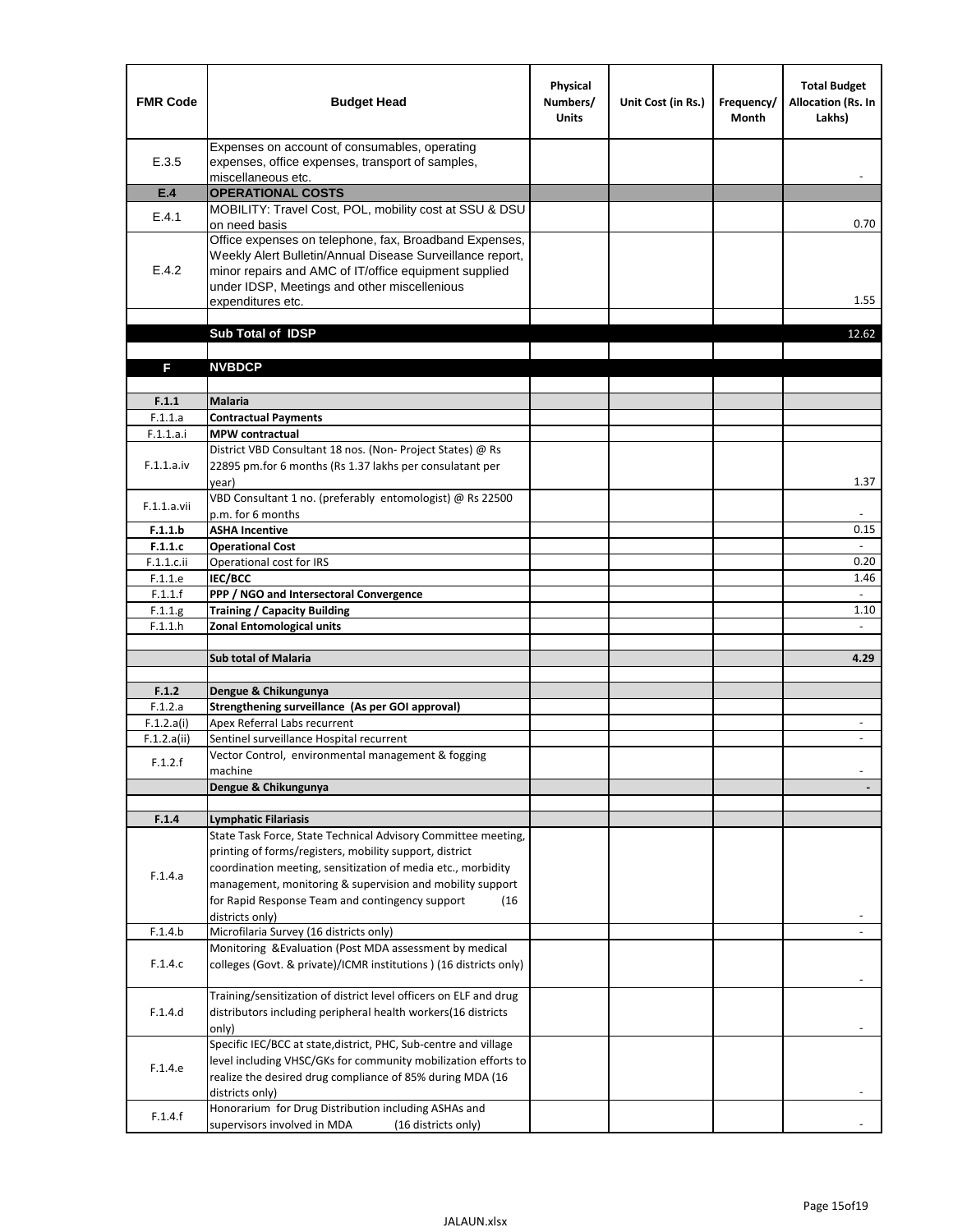| <b>FMR Code</b>    | <b>Budget Head</b>                                                                             | Physical<br>Numbers/<br><b>Units</b> | Unit Cost (in Rs.) | Frequency/<br>Month | <b>Total Budget</b><br>Allocation (Rs. In<br>Lakhs) |
|--------------------|------------------------------------------------------------------------------------------------|--------------------------------------|--------------------|---------------------|-----------------------------------------------------|
| F.1.4.g.           | Verification and validation for stoppage of MDA in LF endemic<br>districts (17 Districts)      |                                      |                    |                     |                                                     |
| F.1.4.g.i          | a) Additional MF Survey                                                                        |                                      |                    |                     |                                                     |
| F.1.4.g.ii         | b) ICT Survey                                                                                  |                                      |                    |                     |                                                     |
| F.1.4.g.iii        | c) ICT Cost                                                                                    |                                      |                    |                     |                                                     |
| F.1.4.h            | Verification of LF endemicity in non-endemic districts (24<br>Districts)                       |                                      |                    |                     |                                                     |
| F.1.4.h.i          | a) Lymphoedema & Hydrocele Survey                                                              |                                      |                    |                     |                                                     |
|                    | <b>Lymphatic Filariasis</b>                                                                    |                                      |                    |                     |                                                     |
|                    |                                                                                                |                                      |                    |                     |                                                     |
| F.1.5              | Kala-azar                                                                                      |                                      |                    |                     |                                                     |
| F.1.5              | Case search/ Camp Approach                                                                     |                                      |                    |                     | $\overline{\phantom{a}}$                            |
| F.1.5.a            | Spray Pumps & accessories                                                                      |                                      |                    |                     |                                                     |
| F.1.5.b            | Operational cost for spray including spray wages                                               |                                      |                    |                     |                                                     |
| F.1.5.c            | Mobility/POL/supervision                                                                       |                                      |                    |                     | $\overline{\phantom{a}}$                            |
| F.1.5.d            | Monitoring & Evaluation                                                                        |                                      |                    |                     |                                                     |
| F.1.5.e            | Training for spraying                                                                          |                                      |                    |                     | $\overline{\phantom{a}}$                            |
| F.1.5.f            | IEC/BCC/Advocacy<br>Incentive to ASHA                                                          |                                      |                    |                     | $\overline{\phantom{a}}$                            |
| F.1.5.g<br>F.1.5.h | Loss of Wages                                                                                  |                                      |                    |                     | $\overline{\phantom{a}}$                            |
| F.1.5.i            | Free Diet                                                                                      |                                      |                    |                     |                                                     |
|                    |                                                                                                |                                      |                    |                     |                                                     |
|                    | Kala-azar                                                                                      |                                      |                    |                     |                                                     |
|                    |                                                                                                |                                      |                    |                     |                                                     |
| F.6                | Cash grant for decentralized commodities                                                       |                                      |                    |                     | 5.00                                                |
|                    | <b>Sub Total of NVB DCP</b>                                                                    |                                      |                    |                     | 9.29                                                |
|                    |                                                                                                |                                      |                    |                     |                                                     |
| G                  | <b>NLEP</b>                                                                                    |                                      |                    |                     |                                                     |
| G 1.               | Improved early case detection<br>Incentive to ASHA                                             |                                      |                    |                     |                                                     |
| G 1.1              | Incentive for Case detection by ASHA/AWW/Volunteers                                            |                                      |                    |                     |                                                     |
|                    | etc.diagnosis @ Rs. 250 per case                                                               | 225                                  | 250.00             |                     | 0.56                                                |
|                    | Incentive for timely cure of MB cases @ Rs. 600 per case                                       | 18                                   | 600.00             |                     | 0.11                                                |
|                    | Incentive for timely cure of PB cases @ Rs. 400 per case                                       | 27                                   | 400.00             |                     | 0.11                                                |
| G1.1 a             | Sensitization of ASHA                                                                          | 300                                  | 100.00             |                     | 0.30                                                |
| G <sub>2</sub>     | <b>Improved case management</b>                                                                |                                      |                    |                     |                                                     |
|                    | DPMR Services, (MCR footwear, Aids and appliances,                                             |                                      |                    |                     |                                                     |
|                    | Welfare allowance to BPL patients for RCS, Support                                             |                                      |                    |                     |                                                     |
|                    | to govt. institutions for RCS)                                                                 |                                      |                    |                     |                                                     |
|                    | Cost of MCR / Protective footwear@ Rs.300/-                                                    | 80                                   | 300.00             |                     | 0.24                                                |
|                    | Amount for Aids/ appliances/ self care kits/ patient welfare                                   |                                      |                    |                     |                                                     |
| G 2.1              | items etc.                                                                                     |                                      |                    |                     | 0.17                                                |
|                    | Patients for RCS to be paid welfare allowance @ Rs. 8000/-                                     | 0                                    | 8,000.00           |                     |                                                     |
|                    | No. of RCS to be paid for as Support to govt. institutions for                                 |                                      |                    |                     |                                                     |
|                    | RCS @5000/-                                                                                    | 0                                    | 5,000.00           |                     |                                                     |
|                    |                                                                                                |                                      |                    |                     |                                                     |
| G 2.2              | Urban L:eprosy Control, (Mega city - 0, Medium city (1) -<br>3 , Med. City (2)-1 Township -19) |                                      |                    |                     | 1.14                                                |
| G 2.3              | <b>Material &amp; Supplies</b>                                                                 |                                      |                    |                     | $\overline{\phantom{a}}$                            |
|                    | Supportive drugs                                                                               |                                      |                    |                     |                                                     |
| G 2.3.i            |                                                                                                |                                      |                    |                     | 0.75                                                |
|                    | Lab. reagents & equipments                                                                     |                                      |                    |                     | 0.05                                                |
|                    | Printing works                                                                                 |                                      |                    |                     | 0.20                                                |
| G <sub>3</sub>     | <b>Stigma Reduced</b><br>Mass media, Outdoor media, Rural media, Advocacy                      |                                      |                    |                     |                                                     |
| G 3.1              | media                                                                                          |                                      |                    |                     | 0.98                                                |
| G 5.               | Monitoring, Supervision and Evaluation System<br>improved                                      |                                      |                    |                     |                                                     |
| G 5.1              | <b>Travel Cost and Review Meeting</b>                                                          |                                      |                    |                     |                                                     |
| G 5.1.ii           | travel expenses - Contractual Staff at District level                                          |                                      |                    |                     | 0.18                                                |
|                    |                                                                                                |                                      |                    |                     |                                                     |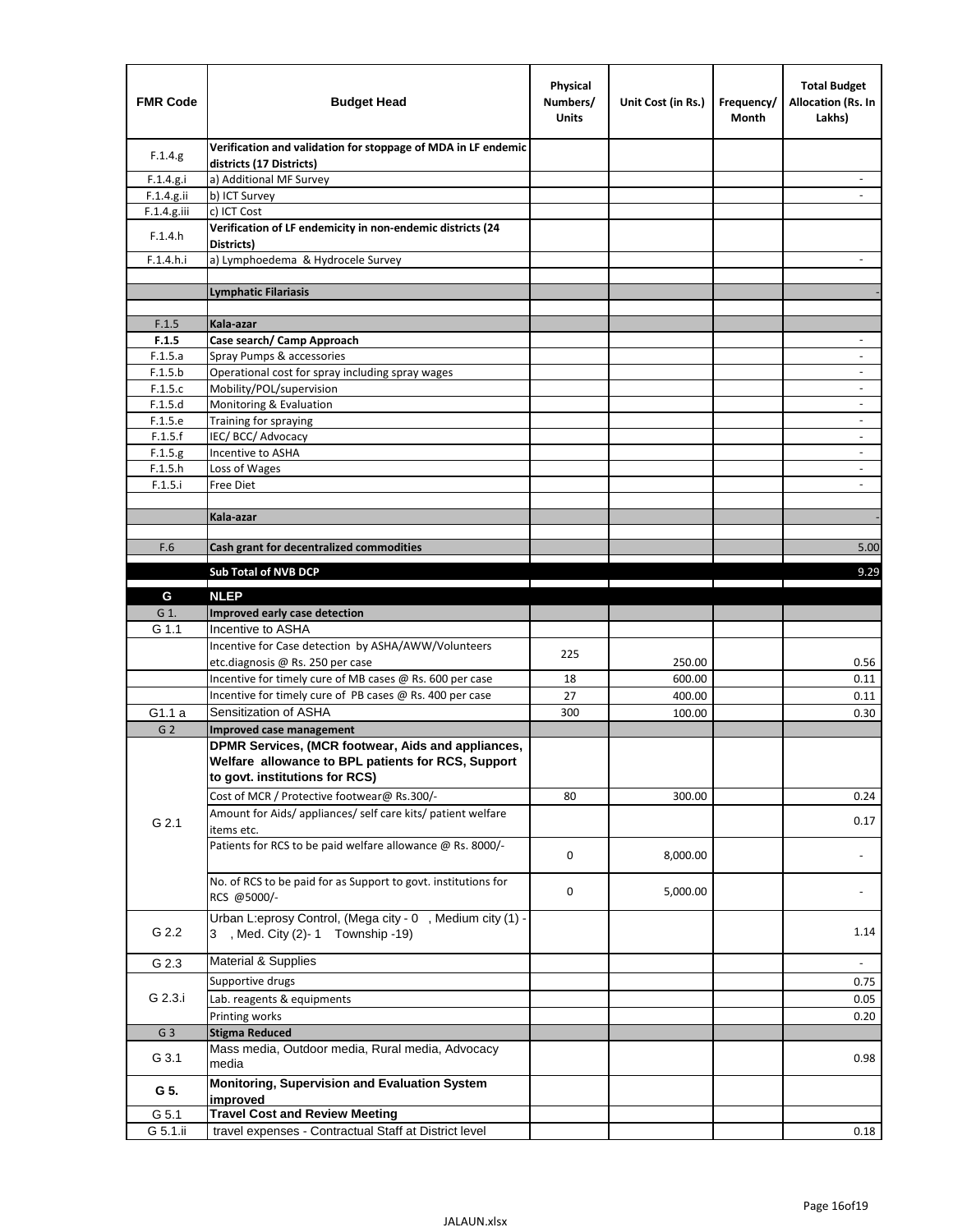| <b>FMR Code</b> | <b>Budget Head</b>                                                                                              | Physical<br>Numbers/<br><b>Units</b> | Unit Cost (in Rs.) | Frequency/<br>Month | <b>Total Budget</b><br>Allocation (Rs. In<br>Lakhs) |
|-----------------|-----------------------------------------------------------------------------------------------------------------|--------------------------------------|--------------------|---------------------|-----------------------------------------------------|
| G 5.2           | <b>Office Operation &amp; Maintenance</b>                                                                       |                                      |                    |                     |                                                     |
| G 5.2.i         | Office operation - State Cell                                                                                   |                                      |                    |                     |                                                     |
| G 5.2.ii        | Office operation - District Cell                                                                                |                                      |                    |                     | 0.35                                                |
| G 5.2 .iii      | Office equipment maint. State                                                                                   |                                      |                    |                     |                                                     |
| G 5.4           | Vehicle Hiring and POL                                                                                          |                                      |                    |                     |                                                     |
| G 5.4.ii        | <b>District Cell</b>                                                                                            |                                      |                    |                     | 0.30                                                |
| G 6.2           | <b>Contractual Staff at Disrrict &amp; block level</b>                                                          |                                      |                    |                     |                                                     |
|                 | <b>District Leprosy Consultant</b>                                                                              | 0                                    | 33,000.00          | 12                  |                                                     |
| G 6.2.ii        | Physio Therapist                                                                                                | $\mathbf{1}$                         | 27,500.00          | 12                  | 3.30                                                |
|                 | Contractual Staff Para Medical Worker, (PMW @ 17600pm)                                                          | 4                                    | 17,600.00          | 12                  | 8.45                                                |
| G 7.            | <b>Others</b>                                                                                                   |                                      |                    |                     |                                                     |
| G 7.1           | Travel expenses for regular staff for specific programme /<br>training need, awards etc                         |                                      |                    |                     | 0.16                                                |
|                 | HR increment calculated $@$ 5% for above approvals                                                              |                                      |                    |                     | 0.59                                                |
|                 | Sub Total NLEP                                                                                                  |                                      |                    |                     | 17.94                                               |
|                 |                                                                                                                 |                                      |                    |                     |                                                     |
| Н               | <b>RNTCP</b>                                                                                                    |                                      |                    |                     |                                                     |
| H.1             | Civil Works                                                                                                     |                                      |                    |                     | 2.25                                                |
| H.2             | Laboratory Materials                                                                                            |                                      |                    |                     | 5.55                                                |
| H.3             | Honorarium/Counselling Charges                                                                                  |                                      |                    |                     | 17.67                                               |
| H.4             | <b>ACSM</b>                                                                                                     |                                      |                    |                     | 2.95                                                |
| H.5             | <b>Equipment Maintenance</b>                                                                                    |                                      |                    |                     | 0.46                                                |
| H.6             | Training                                                                                                        |                                      |                    |                     | 3.20                                                |
| H.7             | Vehicle Operation(POL & Manitainance)                                                                           |                                      |                    |                     | 3.90                                                |
| H.8             | Vehicle hiring                                                                                                  |                                      |                    |                     | 6.86                                                |
| H.9             | Public Private Mix(PP/NGO Support)                                                                              |                                      |                    |                     | 11.37                                               |
| H.10            | <b>Medical Colleges</b>                                                                                         |                                      |                    |                     | 6.72                                                |
| H.11            | Office Operation (Miscellaneous)                                                                                |                                      |                    |                     | 1.59                                                |
| H.12            | <b>Contractual Services</b>                                                                                     |                                      |                    |                     | 68.82                                               |
| H.13            | Printing                                                                                                        |                                      |                    |                     | 1.41                                                |
| H.15            | Procurement of Drugs                                                                                            |                                      |                    |                     | 0.84                                                |
| H.16            | Procurement of Vehicles                                                                                         |                                      |                    |                     | $\sim$                                              |
| H.17            | Procurement of Equipments                                                                                       |                                      |                    |                     | 0.75                                                |
| H.18            | Patient Support & Transportation Charges                                                                        |                                      |                    |                     | 4.48                                                |
| H.19            | Supervision and Monitoring                                                                                      |                                      |                    |                     | 4.26                                                |
|                 | <b>Grand Total</b>                                                                                              |                                      |                    |                     | 143.07                                              |
|                 |                                                                                                                 |                                      |                    |                     |                                                     |
|                 | <b>Total of NDCP</b>                                                                                            |                                      |                    |                     | 182.92                                              |
|                 |                                                                                                                 |                                      |                    |                     |                                                     |
|                 |                                                                                                                 |                                      |                    |                     |                                                     |
|                 | Non Communicable Disease Control Programme (NCD)                                                                |                                      |                    |                     |                                                     |
| Т               | National Programme for Control of Blindness (NPCB)                                                              |                                      |                    |                     | ÷.                                                  |
| 1.1             | <b>Recurring Grant-in aid</b>                                                                                   |                                      |                    |                     |                                                     |
|                 | Reimbursement for cataract operation for NGO and                                                                |                                      |                    |                     |                                                     |
| 1.1.1           | Private Practitioners as per NGO norms @Rs.1000/-                                                               |                                      |                    |                     | 8.32                                                |
| 1.1.1A          | Assistance for consumables/drugs/medicines to the<br>Govt./District Hospital for Cat sx etc.@ Rs.450/- per case |                                      |                    |                     | 3.02                                                |
| 1.1.2           | <b>Other Eye Diseases</b>                                                                                       |                                      |                    |                     |                                                     |
|                 | Screening and free spectacles to school children @                                                              |                                      |                    |                     |                                                     |
| 1.1.3           | Rs.275/- per case                                                                                               |                                      |                    |                     | 3.11                                                |
| 1.1.4           | Screening and free spectacles for near work to Old                                                              |                                      |                    |                     | 0.84                                                |
|                 | Person (New component) @Rs.100/- per case                                                                       |                                      |                    |                     |                                                     |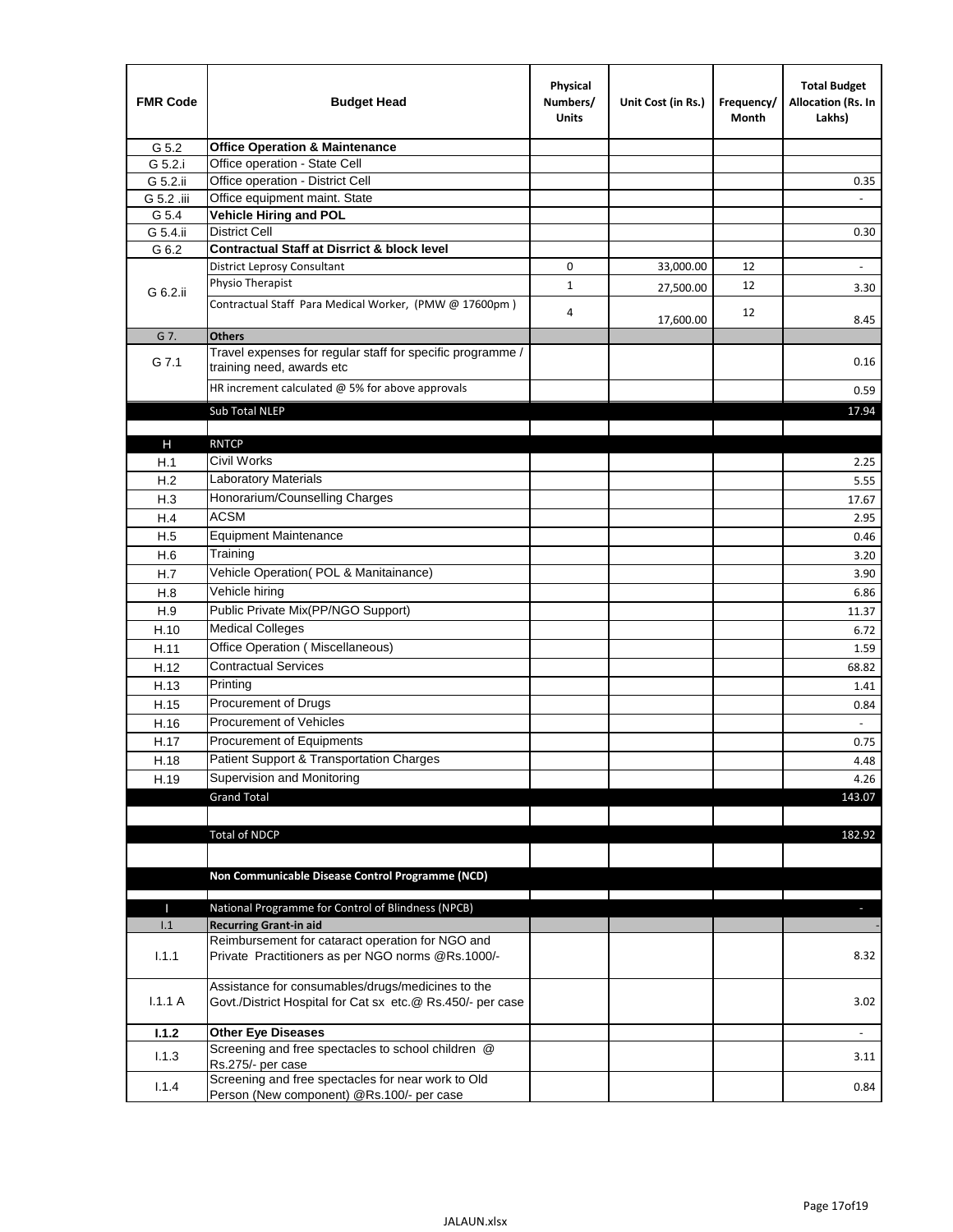| <b>FMR Code</b> | <b>Budget Head</b>                                                                                                                                      | Physical<br>Numbers/<br><b>Units</b> | Unit Cost (in Rs.) | Frequency/<br>Month | <b>Total Budget</b><br>Allocation (Rs. In<br>Lakhs) |
|-----------------|---------------------------------------------------------------------------------------------------------------------------------------------------------|--------------------------------------|--------------------|---------------------|-----------------------------------------------------|
| 1.1.5           | Recurring GIA to Eye Bank @ Rs.2000/- per pair(Eye<br>Bank will reimburse to Eye Donation Centre for eye<br>collected by them @ Rs.1000/- per pair)     |                                      |                    |                     |                                                     |
| 1.2             | Non Recurring Grant -in-Aid                                                                                                                             |                                      |                    |                     |                                                     |
| 1.2.2.          | Grant-in-aid for Sub Divisional Hospitals @ Rs.20 lakh                                                                                                  |                                      |                    |                     | 20.00                                               |
| 1.2.3           | For Vision Centre (PHC) (Govt. + NGO) @ Rs.1 lakh                                                                                                       |                                      |                    |                     |                                                     |
| 1.2.4           | For Eye Bank Rs.25 lakh                                                                                                                                 |                                      |                    |                     | $\blacksquare$                                      |
| 1.3             | <b>Contractual Man Power</b>                                                                                                                            |                                      |                    |                     |                                                     |
| 1.3.1<br>1.3.2  | Ophthalmic Surgeon@ Rs.60,000/- p.m.*<br>Ophthalmic Assistant @ Rs.12,000/- p.m.*                                                                       |                                      |                    |                     |                                                     |
| 1.3.3           | Eye Donation Counsellors @ Rs.15000/- p.m.*                                                                                                             |                                      |                    |                     | $\overline{\phantom{a}}$                            |
|                 | Data Entry Operator @Rs.8,000/- p.m. for district level                                                                                                 |                                      |                    |                     |                                                     |
| 1.3.4           |                                                                                                                                                         |                                      |                    |                     | 1.01                                                |
| 1.4             | Other activities (if any, pls. specify)                                                                                                                 |                                      |                    |                     |                                                     |
|                 | Other district level activities                                                                                                                         |                                      |                    |                     | 0.25                                                |
|                 | Sub Total of National Programme for Control of Blindness<br>(NPCB)                                                                                      |                                      |                    |                     | 36.54                                               |
|                 | Natoinal Mental Health Programme (NMHP)                                                                                                                 |                                      |                    |                     |                                                     |
| J               | Honorarium of Existing Human Resource                                                                                                                   |                                      |                    |                     |                                                     |
|                 |                                                                                                                                                         |                                      |                    |                     |                                                     |
|                 | National Programme for the Healthcare of the Elderly (NPHCE)                                                                                            |                                      |                    |                     |                                                     |
| K               |                                                                                                                                                         |                                      |                    |                     |                                                     |
| K.1             | <b>Recurring Grant-in-Aid</b>                                                                                                                           |                                      |                    |                     |                                                     |
| K.1.1           | <b>District Hospital</b>                                                                                                                                |                                      |                    |                     |                                                     |
| K.1.1.1         | Machinery & Equipment @ Rs.1.50 lakh per unit                                                                                                           |                                      |                    |                     | 1.50                                                |
| K.1.1.2         | Drugs & Consumable @ Rs. 5 Lacs to existing district &<br>Rs. 3 Lacs to New Districts                                                                   |                                      |                    |                     | 5.00                                                |
| K.1.1.3         | Training of doctors and staff from CHCs and PHCs @<br>Rs.0.40 lakh per unit                                                                             |                                      |                    |                     | 0.40                                                |
| K.1.1.4         | Public Awareness & IEC @ Rs.1 lakh per unit                                                                                                             |                                      |                    |                     | 1.00                                                |
| K.1.1.6         | Consultant Medicine (2) @ Rs. 80000 P.M. for 12 months<br>against filled post & 3 month against Vacant Post                                             |                                      |                    |                     | 4.80                                                |
| K.1.1.7         | Nurse (6) @ Rs. 20,000 P.M. for 12 months against filled<br>post & 3 month against Vacant Post                                                          |                                      |                    |                     | 12.60                                               |
| K.1.1.8         | Physiotherapist 1 @ Rs.20,000 p.m.                                                                                                                      |                                      |                    |                     | 2.40                                                |
| K.1.1.9         | Hospital Attendants 2@ Rs.7500 p.m.                                                                                                                     |                                      |                    |                     | 1.80                                                |
| K.1.1.10        | Sanitary Attendants 2 @ Rs.7500 p.m.                                                                                                                    |                                      |                    |                     | 1.13                                                |
| K.1.2           | <b>CHC</b>                                                                                                                                              |                                      |                    |                     |                                                     |
| K.1.2.1         | Training @ Rs. 30,000 (Refer list for No. of CHC)                                                                                                       |                                      |                    |                     | 1.80                                                |
| K.1.2.3         | Rehabilitation Worker 1 @ Rs.18,000 p.m.                                                                                                                |                                      |                    |                     | 3.24                                                |
| K.1.3           | <b>PHC</b>                                                                                                                                              |                                      |                    |                     |                                                     |
| K.1.3.1.        | Training & IEC @ Rs.0.30 lakh per PHC                                                                                                                   |                                      |                    |                     | 0.09                                                |
| K.1.4           | <b>Sub-Centre</b>                                                                                                                                       |                                      |                    |                     |                                                     |
| K.1.4.1         | Aids and Appliances @ Rs.0.30 lakh per Sub-Centre                                                                                                       |                                      |                    |                     | 8.58                                                |
| K.2             | <b>Non-Recurring Grant-in-Aid</b>                                                                                                                       |                                      |                    |                     |                                                     |
| K.2.1           | <b>District Hospital</b>                                                                                                                                |                                      |                    |                     |                                                     |
| K.2.1.1         | Construction/renovation/extension of the existing building<br>and Furniture of Geriatrics Unit with 10 beds and OPD<br>facilities @ Rs.80 lakh per unit |                                      |                    |                     |                                                     |
| K.2.1.2         | Machinery & Equipment @ Rs.7.00 lakh per unit                                                                                                           |                                      |                    |                     |                                                     |
|                 | HR Increment @ 5% (Refer HR increment calculation                                                                                                       |                                      |                    |                     |                                                     |
|                 | sheet)                                                                                                                                                  |                                      |                    |                     |                                                     |